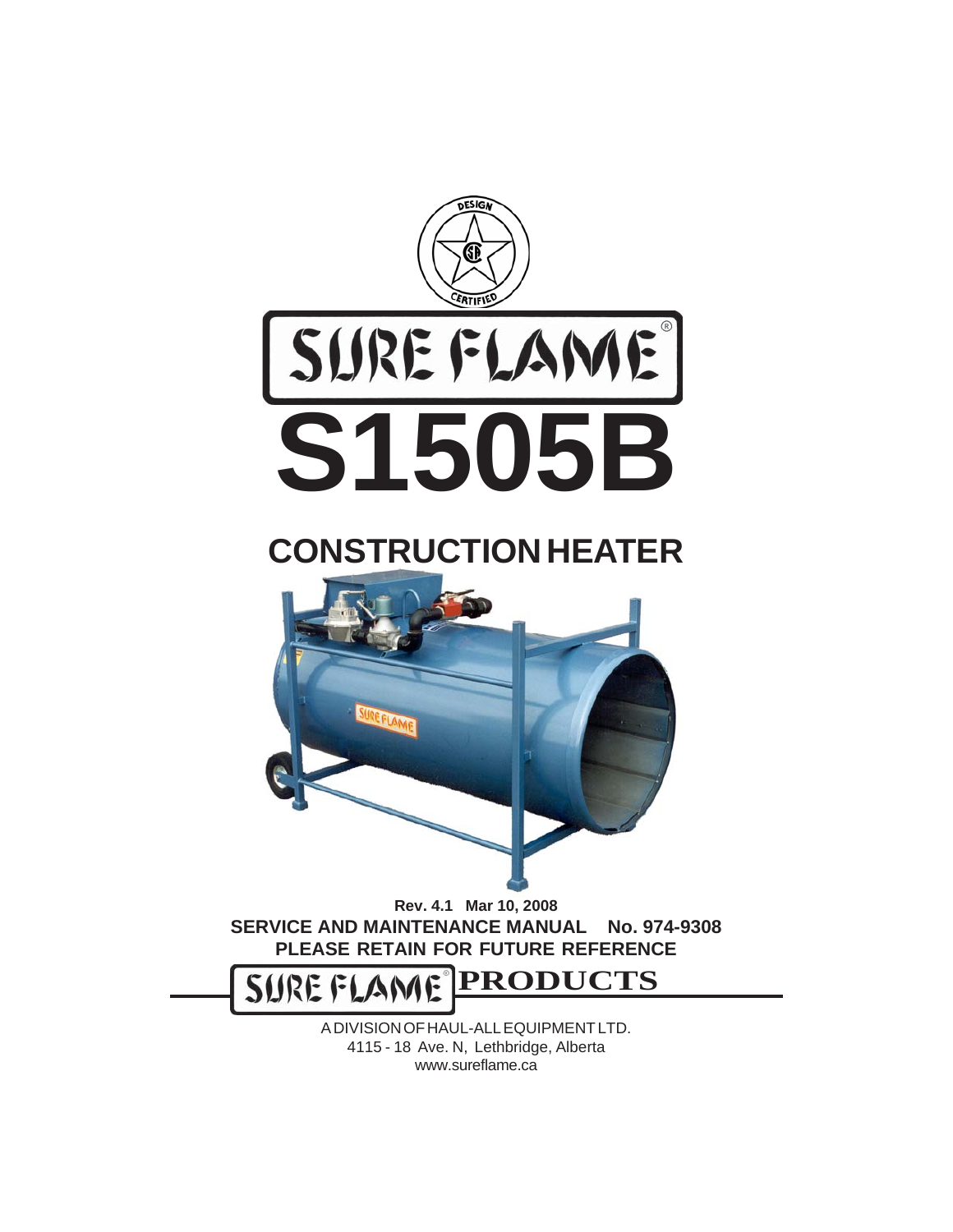## **S1505B Construction Heater**

# **GENERAL HAZARD WARNING**

**Failure to comply with the precautions and instructions provided with this heater, can result in death, serious bodily injury and property loss or damage from hazards of fire, explosion, burn, asphyxiation, carbon monoxide poisoning, and/or electrical shock.**

**Only persons who can understand and follow the instructions should use or service this heater.**

**If you need assistance or heater information such as an instruction manual, labels, etc. Contact the manufacturer.**

# **WARNING**

**Fire, burn, inhalation, and explosion hazard. Keep solid combustibles, such as building materials, paper or cardboard, a safe distance away from the heater as recommended by the instructions. Never use the heater in spaces which do or may contain volatile or airborne combustibles, or products such as gasoline, solvents, paint thinner, dust particles or unknown chemicals.**

# **WARNING**

#### **Not for home or recreational vehicle use**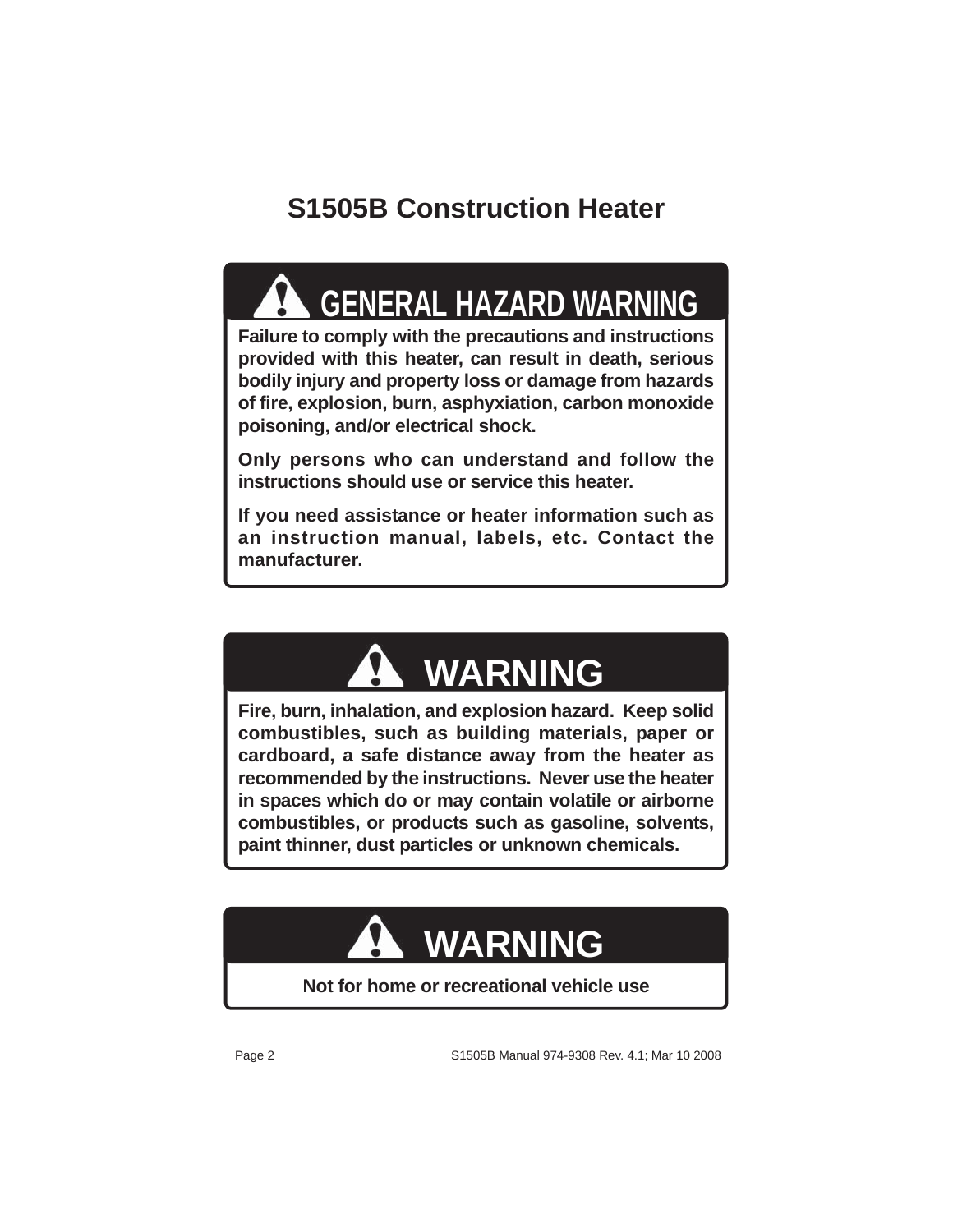# **READ THIS WARNING**

### **FIRST!**

The heater is designed and approved for use as a construction heater under ANSI Z83.7-2000. The primary purpose of construction heaters is to provide temporary heating of buildings under construction, alteration, or repair and to provide temporary emergency heat. Properly used the heater provides safe economical heating. Products of combustion are vented into the area being heated.

The heater is not designed as an Unvented Gas Fired Room Heater under ANSI-Z21.11.2 and should not be used in the home.

ANSI A119.2(NFPA 501C)-1987 Recreational Vehicle Standard prohibits the installation or storage of LP-Gas containers even temporarily inside any recreational vehicle. The standard also prohibits the use of Unvented Heaters in such vehicles.

#### **NFPA-58 1989 STANDARD FOR THE STORAGE AND HANDLING OF LIQUEFIED PETROLEUM GASES**

Use of the heater must be in accordance with this Standard and in compliance with all governing state and local codes. Storage and handling of propane gas and propane cylinders must be in accordance with NFPA 58 and all local governing codes.

We cannot anticipate every use which may be made for our heaters. CHECK WITH YOUR LOCAL FIRE SAFETY AU-THORITY IF YOU HAVE QUESTIONS ABOUT LOCAL REGU-LATIONS.

Other standards govern the use of fuel gases and heat producing products in specific applications. Your local authority can advise you about these.

S1505B Manual 974-9304 Rev. 4.1; Mar 10 2008 example 3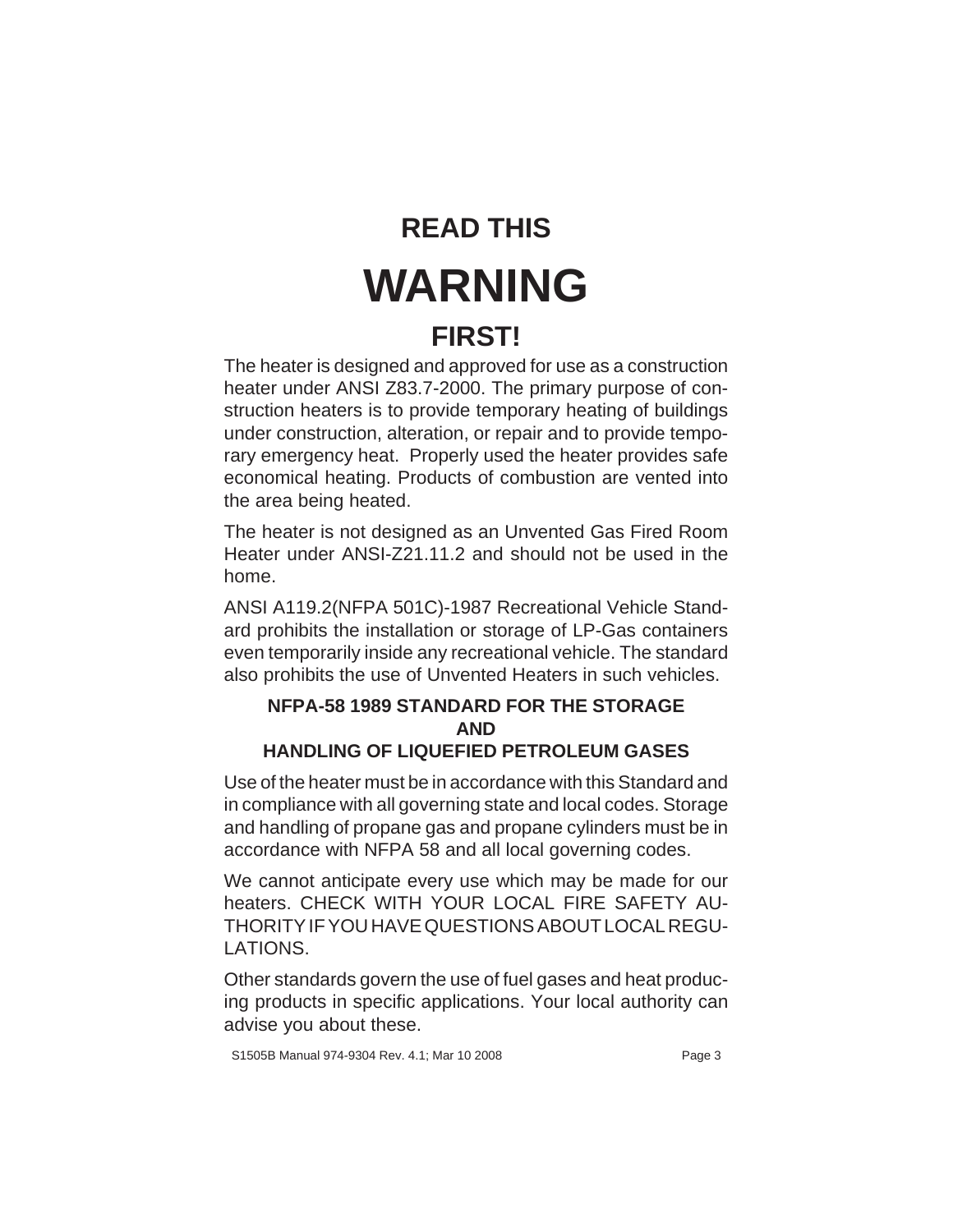# **S1505B**

### **CONSTRUCTION HEATER**

# **FOR YOUR SAFETY**

**DO NOT USE THIS HEATER IN A SPACE WHERE GASOLINE OR OTHER LIQUIDS HAVING FLAMMABLE VAPOURS ARE STORED OR USED.**

#### **Contents:**

|                                                  | Page |
|--------------------------------------------------|------|
| Specifications                                   | 5    |
| Installation                                     | 6    |
| Installation Using a Propane Supply Cylinder     | 7    |
| <b>Installation for Natural Gas Applications</b> | 7    |
| <b>Operating Instructions</b>                    | 8    |
| Common Installation and Operational Problems     | 9    |
| <b>Safety Controls</b>                           | 9    |
| <b>Safety Features</b>                           | 10   |
| On-Site Hazards                                  | 10   |
| Preventative Maintenance                         | 11   |
| <b>Troubleshooting Tables</b>                    | 12   |
| <b>Replacement Parts</b>                         | 20   |
| Wiring Diagrams                                  | 22   |
| Two Stage Thermostat Wiring Diagram              | 24   |
| LPG - Propane Fuel Vaporization Rate             | 25   |
| Maximum BTU Content (Propane)                    | 25   |
| Pressure & Flow Equivalents                      | 25   |

Page 4 S1505B Manual 974-9308 Rev. 4.1; Mar 10 2008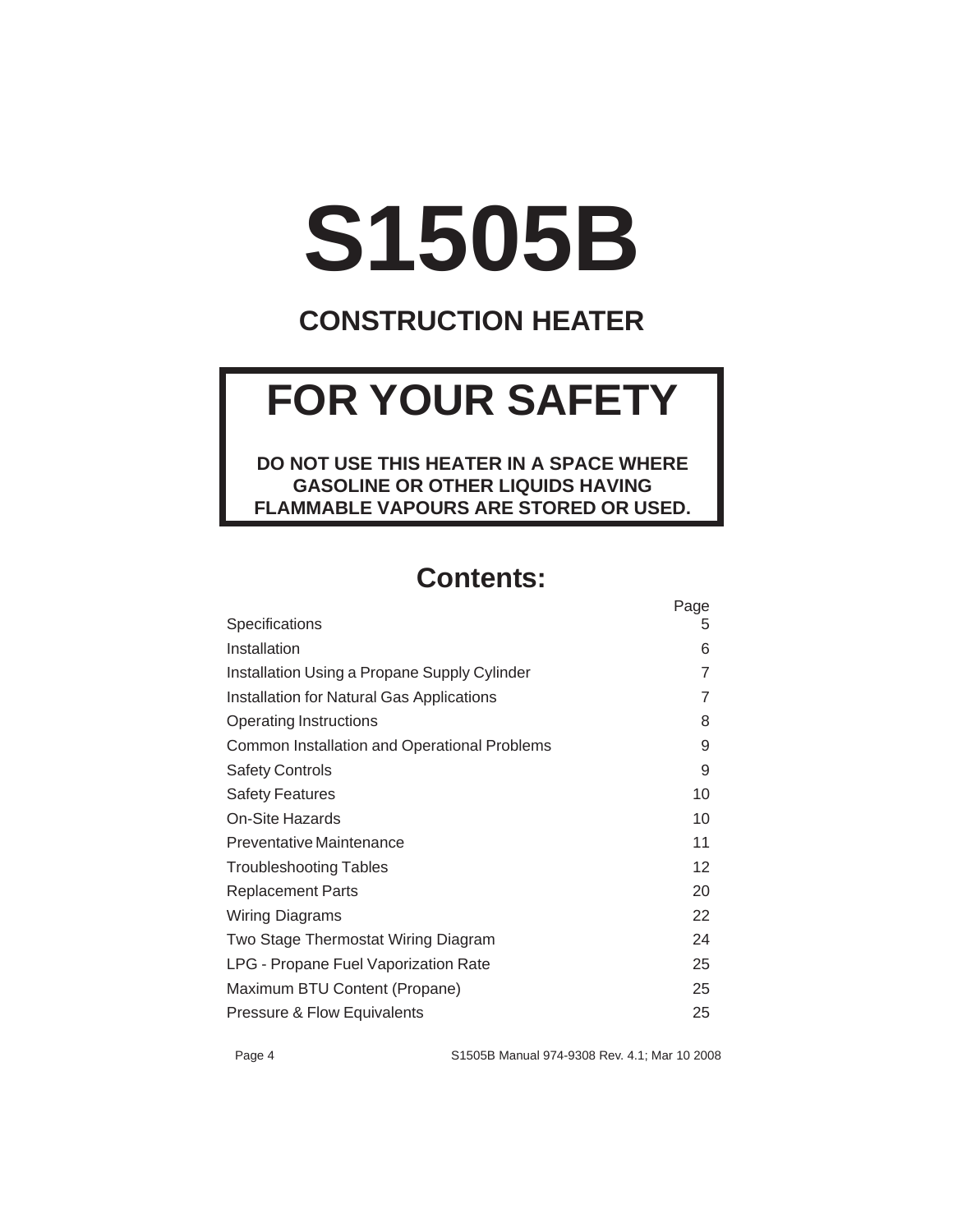## **Specifications**

AGA certified to ANSI Z83.7-2000 Construction Heater

| Gases:                   | Natural or Propane                               |
|--------------------------|--------------------------------------------------|
| Capacity:                | 1,500,000 Btu/h maximum<br>850,000 Btu/h minimum |
| Orifice Size:            | 41 DMS (X46)                                     |
| Blower:                  | 7,000 cfm                                        |
| Electrical Rating:       | 115 volts, 60 Hz, 9.4 amps, Single Phase         |
| Min. Temperature Rating: | Minus 40 degrees F                               |
| Gas Supply:              |                                                  |

|         | Inlet Pressure |          |                   | <b>Manifold Pressure</b> |
|---------|----------------|----------|-------------------|--------------------------|
|         | Max W.C.       | Min W.C. | Max W.C. Min.W.C. |                          |
| Propane | 14"            | a"       | 27"               | 0.75"                    |
| Natural | 14"            | a"       | フ 2"              | 2 በ"                     |

(Minimum inlet pressure is for purpose of input adjustment)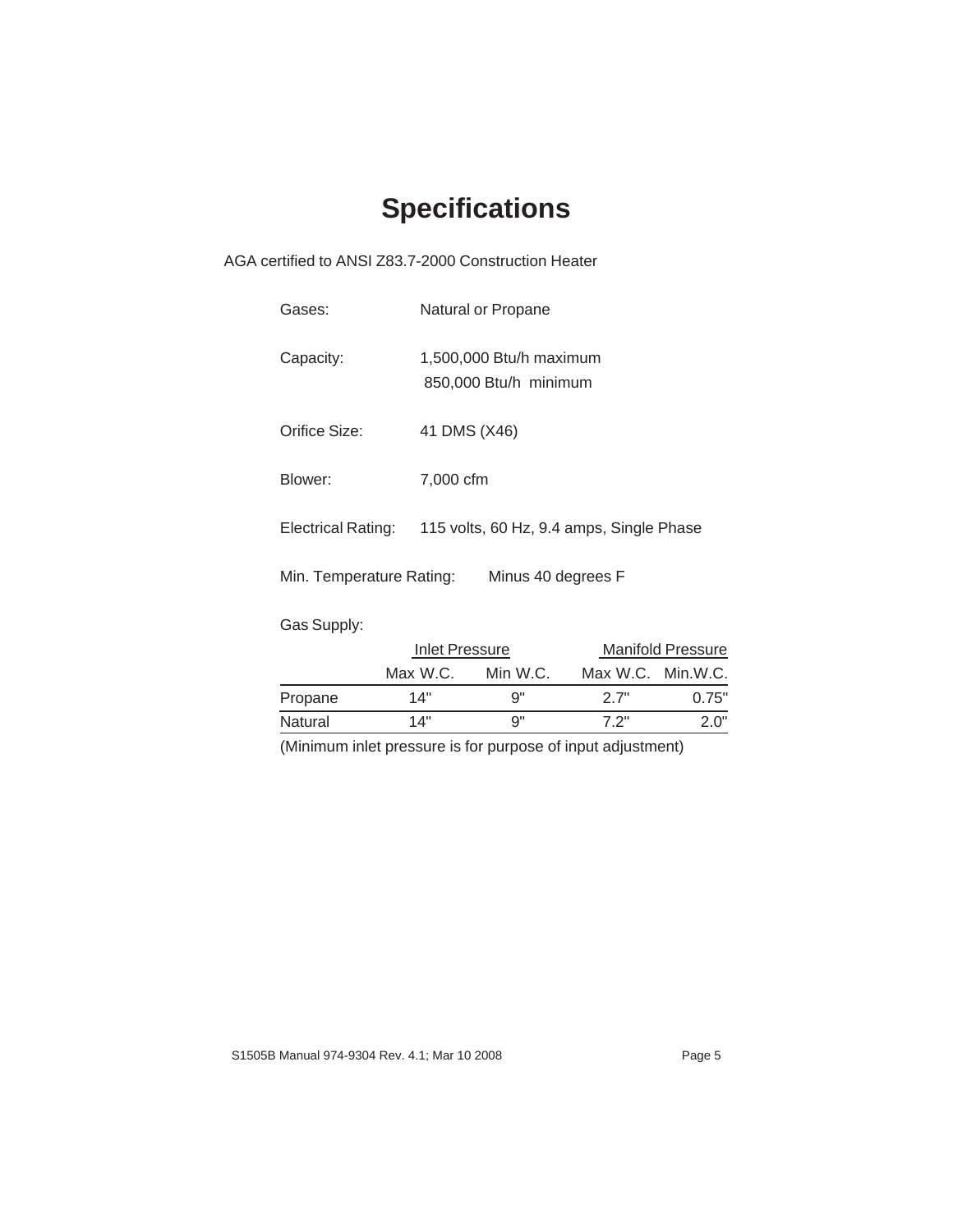#### **Installation**

The Sure Flame Model S1505B is a direct fired gas heater intended to be used primarily for the temporary heating of buildings under construction, alteration, or repair. Since all the products of combustion are released into the area being heated, it is imperative that adequate ventilation is provided. The flow of supply air and combustion gases must not be obstructed in any way. Do not use the heater with ductwork as this will restrict the flow of supply air.

1 Install the heater in a horizontal position at least 6 ft. (1.83 m) from any LP-gas container, and allow the following clearances from any combustible materials:

| Front Outlet: 20 feet |        | Sides: | 2 feet |
|-----------------------|--------|--------|--------|
| lntake:               | 2 feet | Top:   | 4 feet |

Front Outlet must not be directed at any LP-gas container within 20 feet.

Also make sure that no flammable vapours are present in the space where the heater is being used.

- 2 When connecting the heater to a natural gas or propane supply line ensure that the pressure at the heater inlet is within the specified range. Please refer to Propane and Natural Gas Installation sections in this manual. Excessive pressure (over 1/2 psig) will damage the controls and void the warranty.
- 3 Visually inspect the hose assembly and ensure that it is protected from traffic, building materials, and contact with hot surfaces. If it is evident that there is excessive abrasion or wear, or the hose is cut, it must be replaced.
- 4 After installation, check the hose assembly for gas leaks by applying a water and soap solution to each connection.
- 5 Connect the heater to an adequate 115 volt electrical supply and in compliance with the National Electrical Code, ANSI/NFPA 70. For protection against shock hazard the supply cord should be plugged directly into a properly grounded three-prong receptacle.
- 6 In all applications install the heater in such a manner that it is not directly exposed to water, spray, rain and/or dripping water.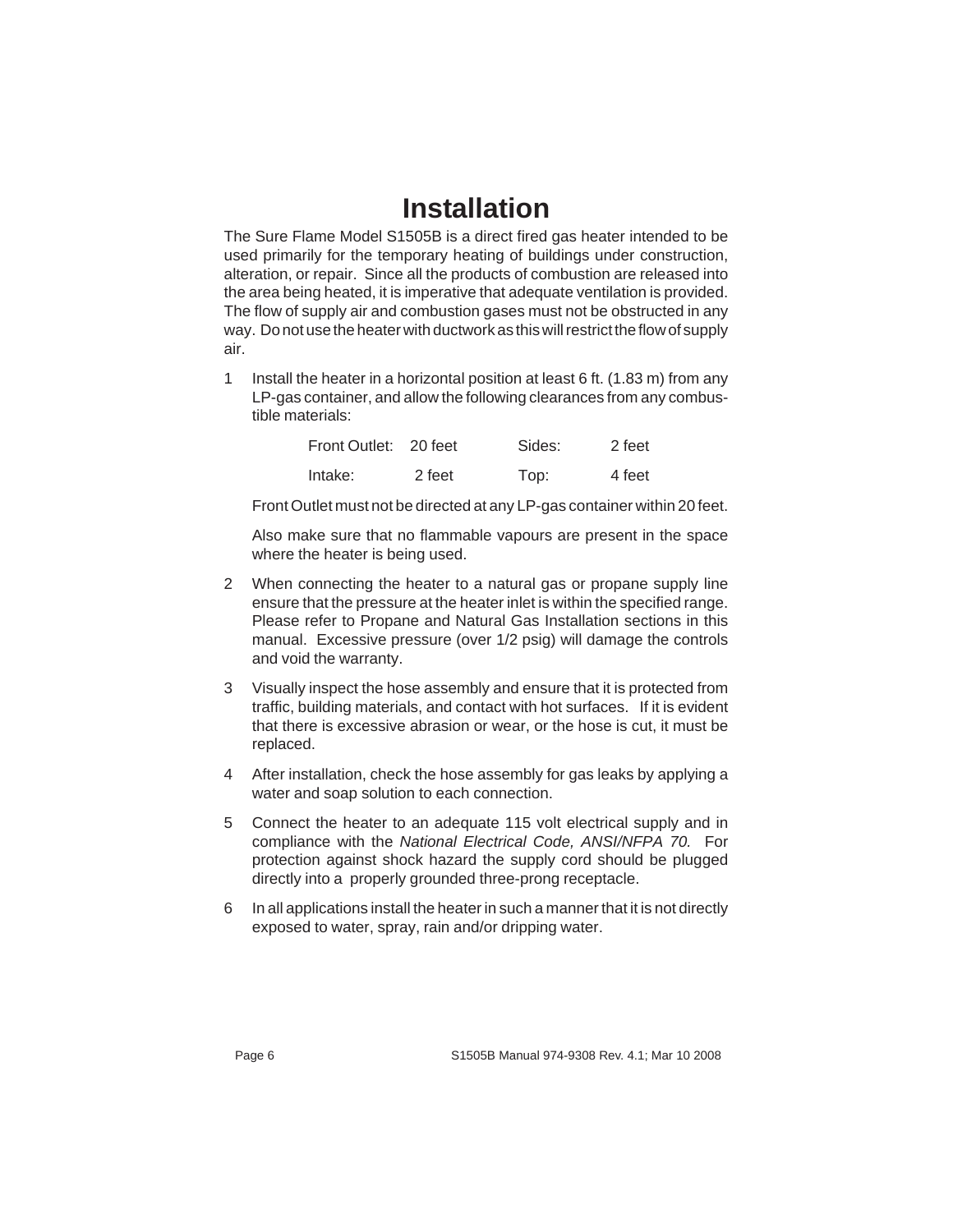#### **Installation Using A Propane Supply Cylinder**

- 1 When installing the heater for use with propane gas, set the gas selector valve to "Propane" and lock in position.
- 2 The supply container MUST be equipped with an LP Gas Regulator that complies with ANSI/UL 144 Standard for Pressure Regulating Valves for LP-Gas. Another regulator must be installed in the heater to reduce the pressure from this regulator down to a maximum inlet pressure of 1/2 psi.
- 3 Arrange the cylinder supply system to provide for vapour withdrawal from the operating cylinder. Supplying liquid propane to the heater is dangerous and will damage the components.
- 4 Ensure that for the surrounding temperature the size and capacity of the propane supply cylinder is adequate to provide the rated Btu/h input to the heater.
- 5 Turn off the propane supply valve at the cylinder when the heater is not in use.
- 6 The installation must conform with all local codes, or in the absence of local codes, with the Standard for the Storage and Handling of Liquedied Petroleum Gases, ANSI/NFPA 58.
- 7 When the heater is to be stored indoors, the propane cylinder(s) must be disconnected from the heater and the propane cylinder(s) removed from the heater and stored in accordance with the National Standard for the Storage and Handling of Liquedied Petroleum Gases, ANSI/NFPA 58.

#### **Installation For Natural Gas Applications**

- 1 When installing the heater for use with natural gas, set the GAS SELECTOR VALVE to the "Natural" position.
- 2 A regulator must be installed on the heater to ensure that the pressure to the heater does not exceed 1/2 psi inlet pressure.
- 3 The installation of this heater to a natural gas supply must conform with all applicable local codes or, in the absence of local codes, with the National Fuel Gas Code ANSI Z223.1/NFPA 54.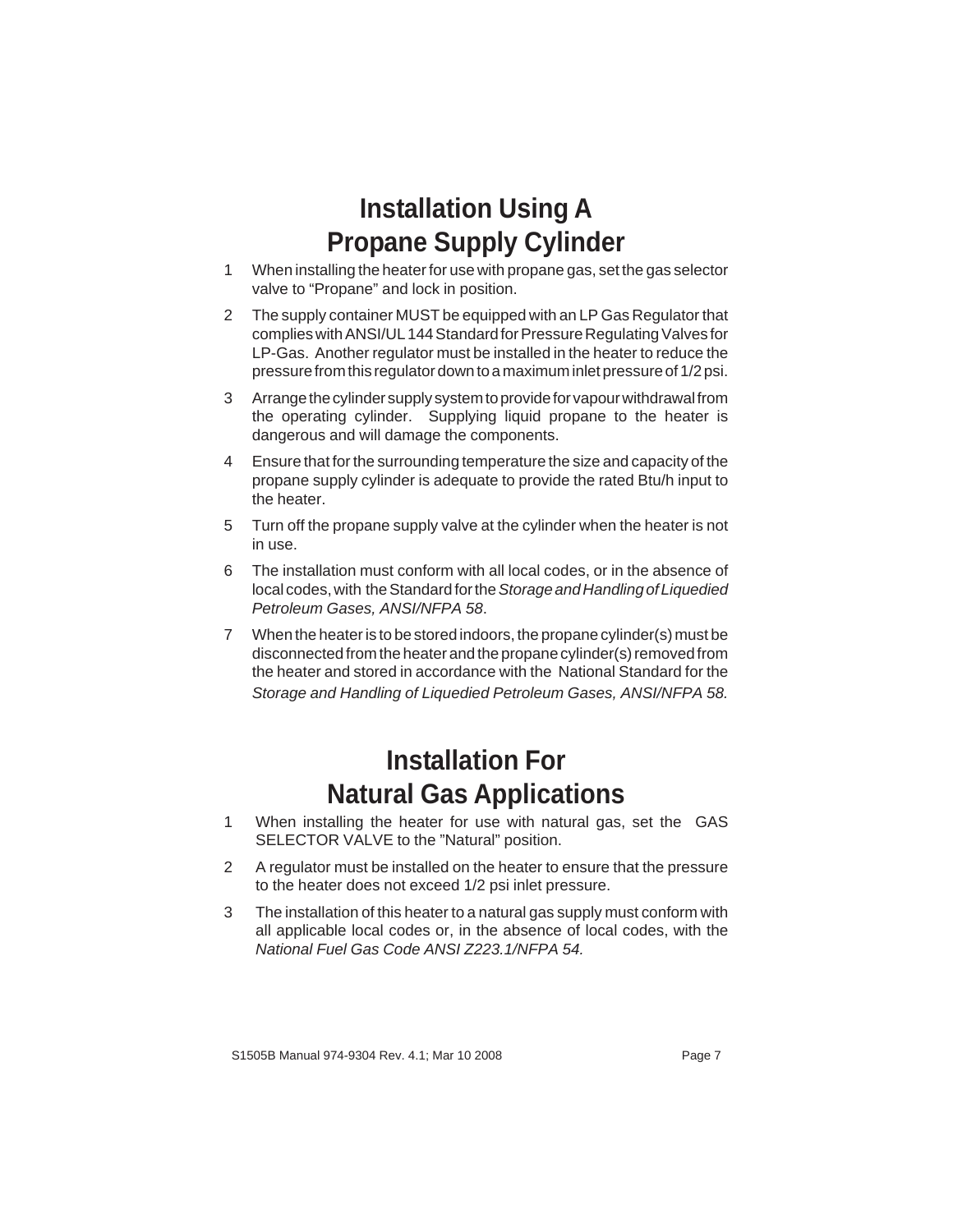## **Operating Instructions**

1. Set GAS SELECTOR VALVE to gas being used. The conversion shall be done by the owner or lessor of the equipment.

**Warning:** When using propane gas, the GAS SELECTOR VALVE must be locked in position.

- 2. Ensure FIRING VALVE is in the "ON" position.
- 3. Connect power cord to a 115 volt supply.
- 4. Open gas supply.
- 5. Set thermostat to the desired temperature.
- 6. Push START button. After a short delay, the heater will start.

Note: Heater will cycle between high flame, low flame, and off as required.

7. To stop: push STOP button. If heater is to remain off, disconnect power, and close gas supply.

The appliance area should be kept clear and free from combustible materials, gasoline, and other flammable vapours and liquids.

Ensure that the flow of supply air and combustion gases is not obstructed.

The installation and operation of the heater shall comply with the code requirements specified by the authorities having jurisdiction.

General criteria for the use of construction heaters may be found in the applicable sections of American National Standard A10.10-1987, Safety Requirements for Temporary and Portable Space Heating Devices and Equipment Used in the Construction Industry.

#### **THE INSTALLATION AND MAINTENANCE OF THE HEATER MUST BE ACCOMPLISHED BY A QUALIFIED SERVICE PERSON.**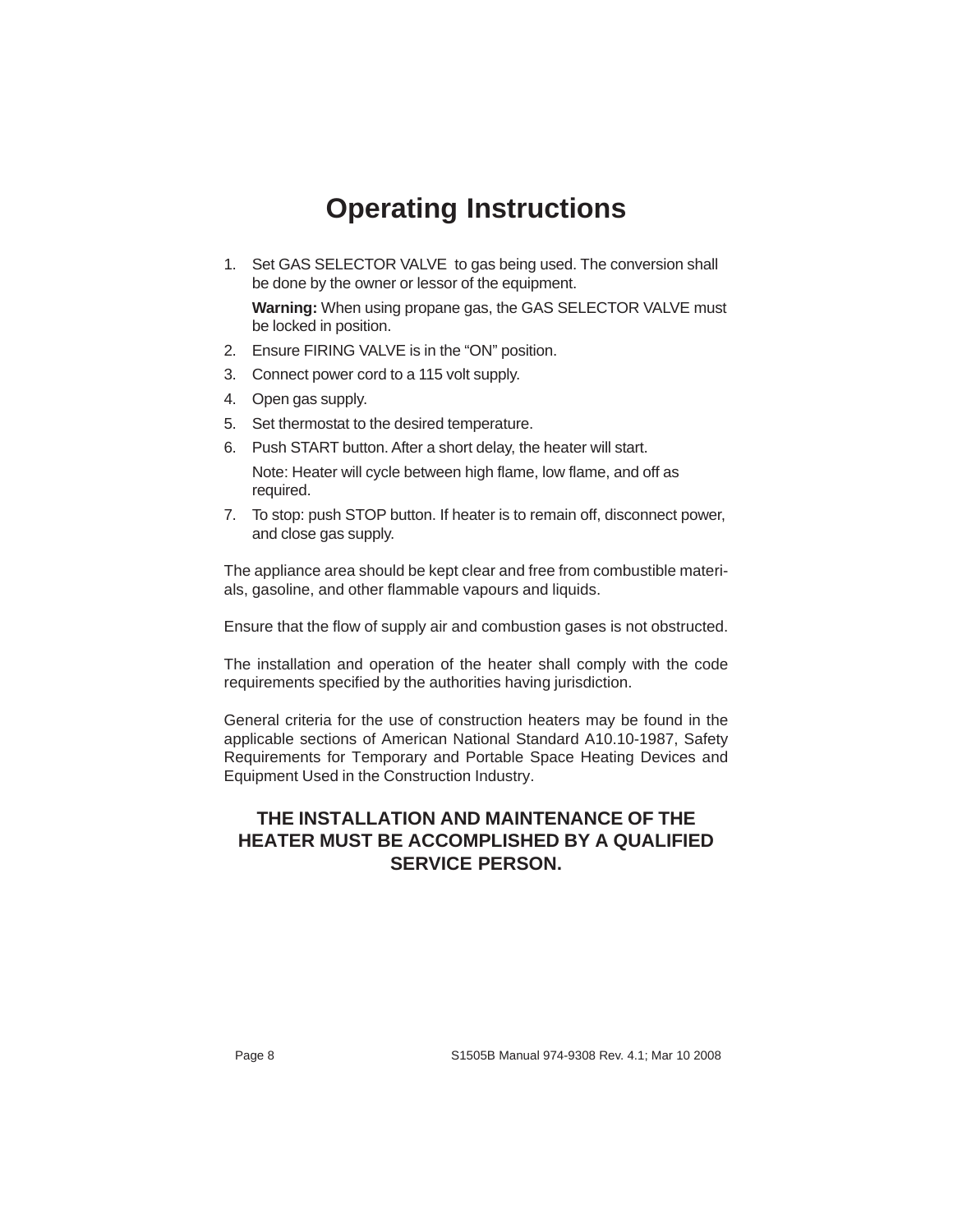#### **Common Installation And Operational Problems**

1 LOW VOLTAGE

This is one of the most common problems and is usually the result of the supply cord having too small of a wire gauge for its length. Low voltage results in the motor overheating, burnt relay contacts, or a relay that will not make contact.

- 2 SUPPLY LINE TOO SMALL
- 3 INSUFFICIENT VAPORIZATION AT SUPPLY
	- Normally caused by too small size of supply tank.
- 4 IMPROPER GAS SUPPLY PRESSURE Usually a result of supply pressure being too high because of improper or lack of regulation.
- 5 DIRTY GAS SUPPLY Dirty gas can cause strainers to plug or form a build-up in the burner orifice.
- 6 LACK OF PREVENTATIVE MAINTENANCE Heaters must be cleaned as required, especially when used in a dirty environment.
- 7 IMPROPER SUPPLY OF FRESH AIR It is normally recommended that the intake air of the heater be taken from outside the enclosed area. This provides a slight pressurization and prevents any problems associated with recirculation.

#### **Safety Controls**

Servicing of Sure Flame Construction Heaters normally involves one of several built-in safety features. The Model S1505B incorporates devices to detect the following:

| <b>LOSS OF FLAME</b> | Gas supply is shut off if flame is lost to<br>prevent raw gas from leaving the heater.                                        |
|----------------------|-------------------------------------------------------------------------------------------------------------------------------|
| 2 OVERHEATING        | (a) Thermal overload protection in the mo-<br>tor.                                                                            |
|                      | High temperature limit switch in the<br>(b)<br>combustion chamber.                                                            |
| 3 LOSS OF POWER      | Total shutdown with manual reset required.<br>Any one of the safety devices will create a<br>loss of power situation.         |
| 4 BLOCKED AIR SUPPLY | A switch detects the differential pressure in<br>the combustion chamber and shuts down<br>when insufficient.                  |
| 5 LOW INLET PRESSURE | A pressure switch monitors the gas inlet and<br>closes the safety shut-off valve if pressure<br>drops below the preset limit. |
|                      |                                                                                                                               |

S1505B Manual 974-9304 Rev. 4.1; Mar 10 2008 Page 9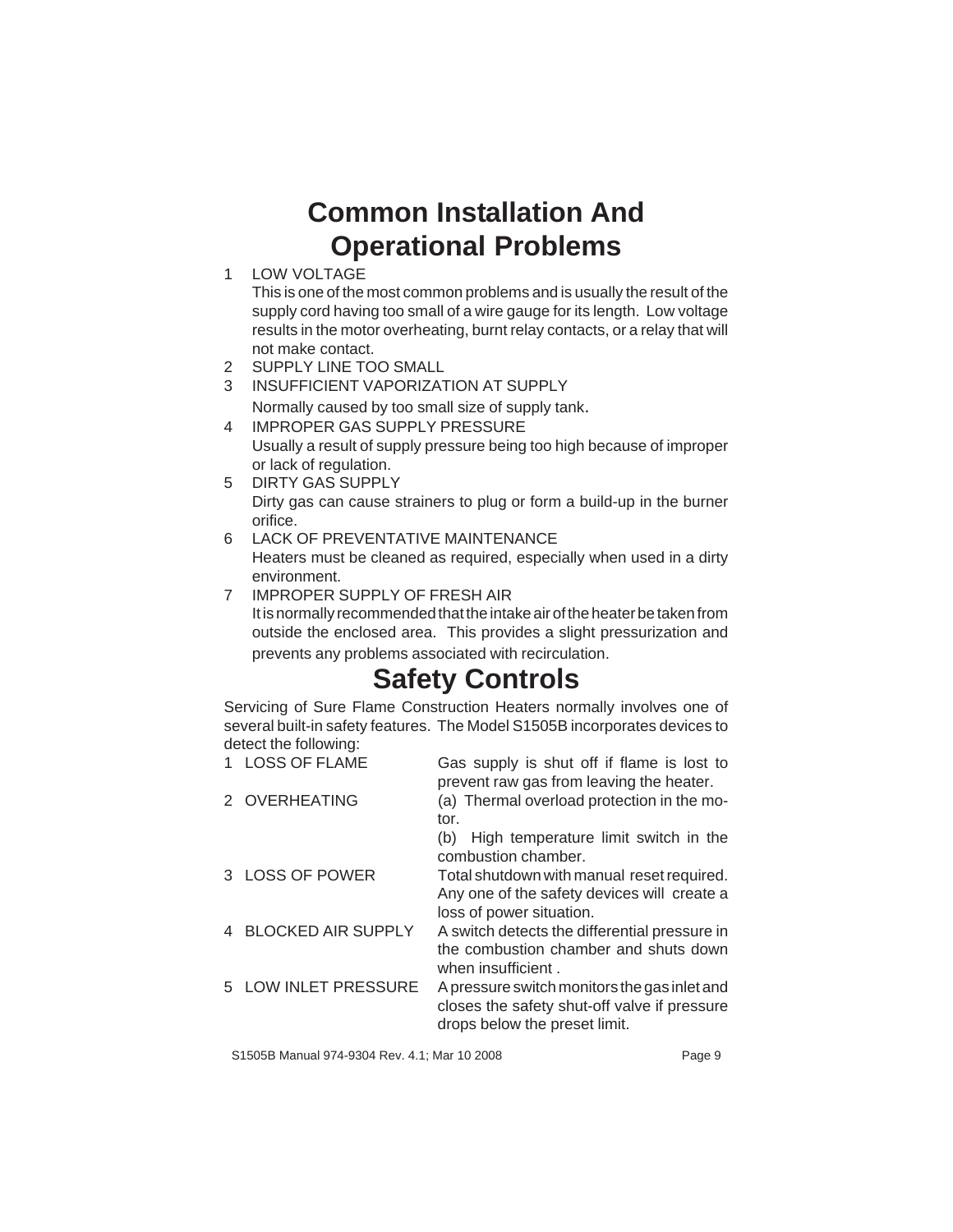#### **Safety Features**:

#### 1 LOCKING POSITION FOR LPG ON GAS SELECTOR LEVER

Units used with LPG while the gas selector valve is positioned for Natural Gas will produce significantly more heat than the rated Btu/h. This is definitely a safety hazard.

2 LOW SKIN TEMPERATURE

Sure Flame Heaters are designed to have a low skin temperature. This provides added safety in the workplace.

3 DURABLE CONSTRUCTION

The Model S1505B uses a stainless steel burner for long life and consistent performance.

In order to maintain the highly efficient combustion of the Sure Flame Heater, the combustion chamber must remain as manufactured. Any change or distortion could alter the fuel/air mixture and create hazardous gases.

#### **On-Site Hazards**

#### 1 SHORTING OUT OF DEFECTIVE COMPONENTS

This is a very common problem which saves short term expense at the risk of a large future cost. Any heaters found in this condition should be removed immediately.

2 IMPROPER ENCLOSURES

When heaters are installed partially to the outside for fresh air intake, strict adherence must be made to the minimum clearance to combustibles given on the instruction plate. Wood framing around a heater is a hazard and should not be used.

#### 3 SUPPLYING LIQUID PROPANE TO HEATER

This problem has occurred from time to time. To minimize the damage, shut off the gas supply and let the heater run until all of the liquid in the lines has been burnt.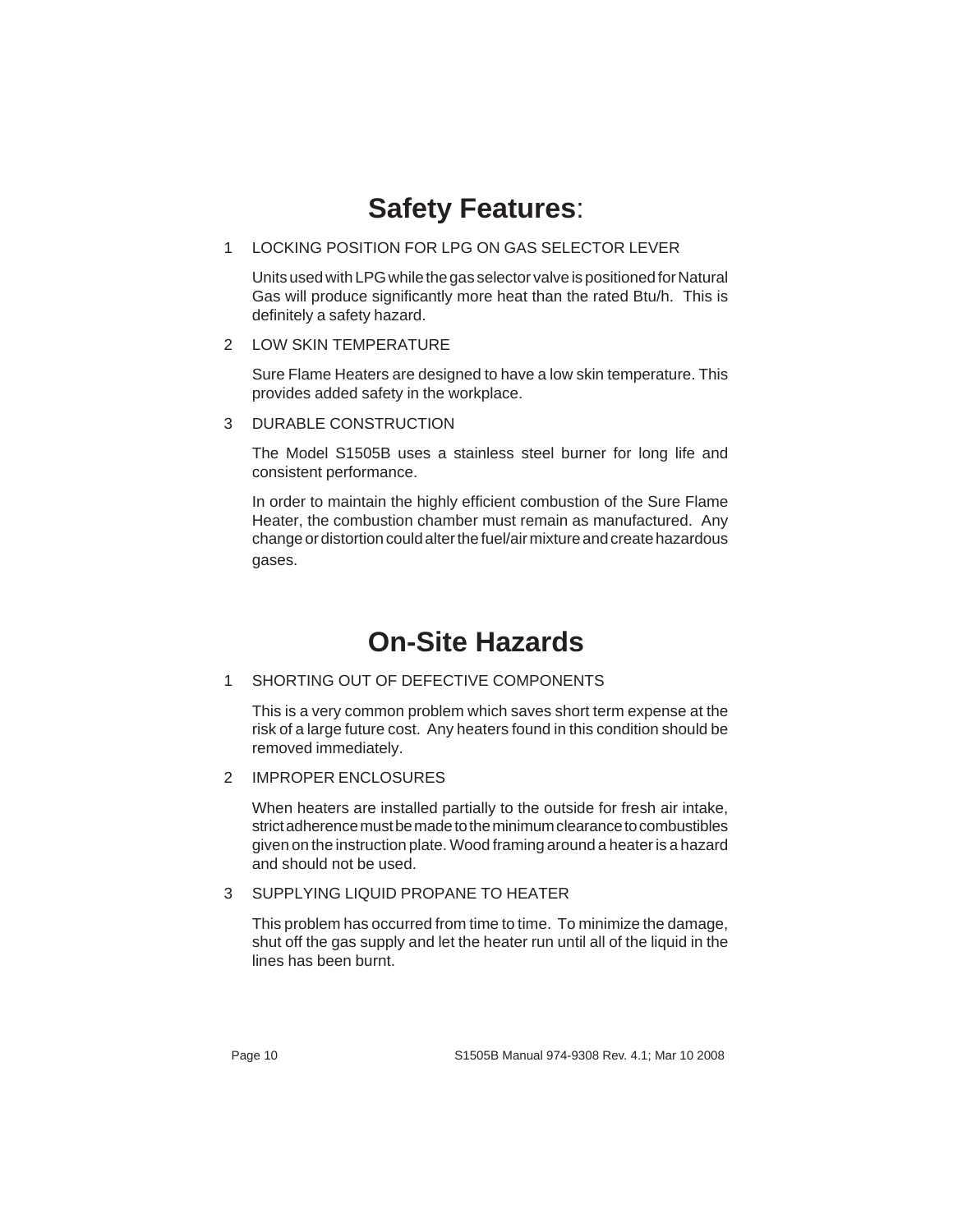#### **Preventive Maintenance**

Sure Flame Construction Heaters are built to withstand the rigours of operating on construction sites, mining applications, and a multitude of other locations where heaters are used. To maintain the reliable performance it is necessary to perform regular maintenance.

#### A VISUAL CHECKS

The following items should be checked for excessive wear or damage:

- 1) Wheels<br>2) Cords a
- 2) Cords and Connectors
- 3) Wiring and Conduit
- 4) Heater Shell (including heat shield) and Control Box

#### B BURNER

|               | Flame Rod and Insulator - Clean with soap and water or solvent on a<br>routine basis. Any build up on burner should<br>also be removed at this time. |
|---------------|------------------------------------------------------------------------------------------------------------------------------------------------------|
| Ground Wire - | Ensure that the ground wire is secured to<br>the burner. This is necessary for the flame<br>detection system to operate.                             |
| Spark Plug -  | Clean with solvent and check spark gap.                                                                                                              |

C FLAME SAFEGUARD CONTROL

The Fenwall Control can be cleaned using compressed air or alcohol. Do not use any other liquid or aerosol spray cleaners.

In areas of high humidity, the control should be removed and placed in a dry atmosphere when the heater is expected to be out of service for an extended time.

It is recommended that units purchased as spares be rotated periodically, so that each unit will be placed in operation at least once every 90 days.

- D MOTOR Motors equipped with oil cups should require only a few drops of clean, light machine oil every year. Motors not equipped with oil cups are fitted with sealed bearings and no oiling is required.
- E FAN Check for dust or dirt build up on fan blades. Check the tightness of the set screw and run the heater to check for fan vibration.

S1505B Manual 974-9304 Rev. 4.1; Mar 10 2008 example 11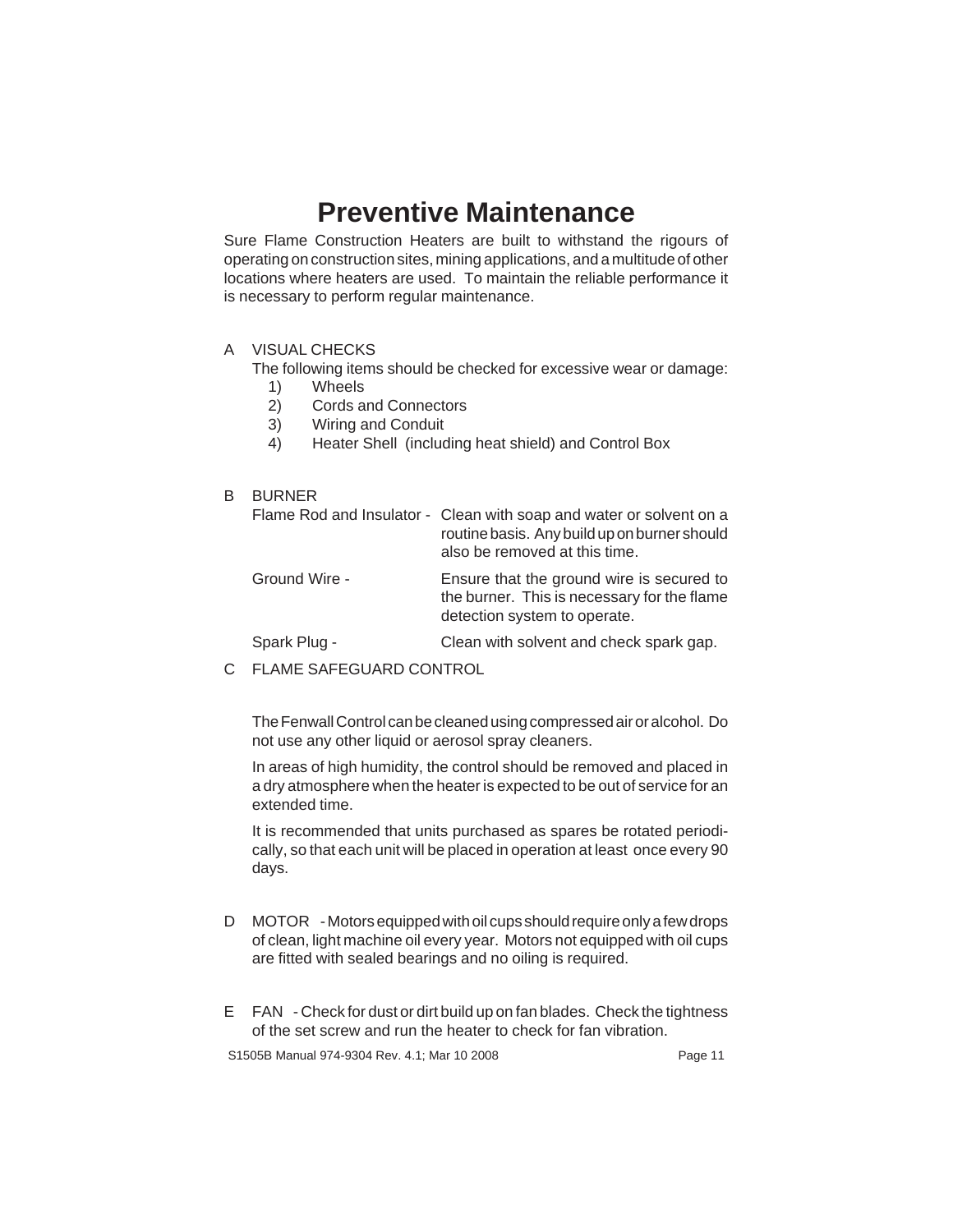#### **Troubleshooting**

The troubleshooting section has been divided in to six tables. Choose the appropriate table from the list below:

- Chart A Heater does not start, fan does not start
- Chart B Heater does not start, fan starts, no spark, no flame
- Chart C Heater does not start, fan starts, spark, no flame
- Chart D Heater starts, flame lights but goes out after a few seconds
- Chart E Heater starts, but fails during operation
- Chart F Other problems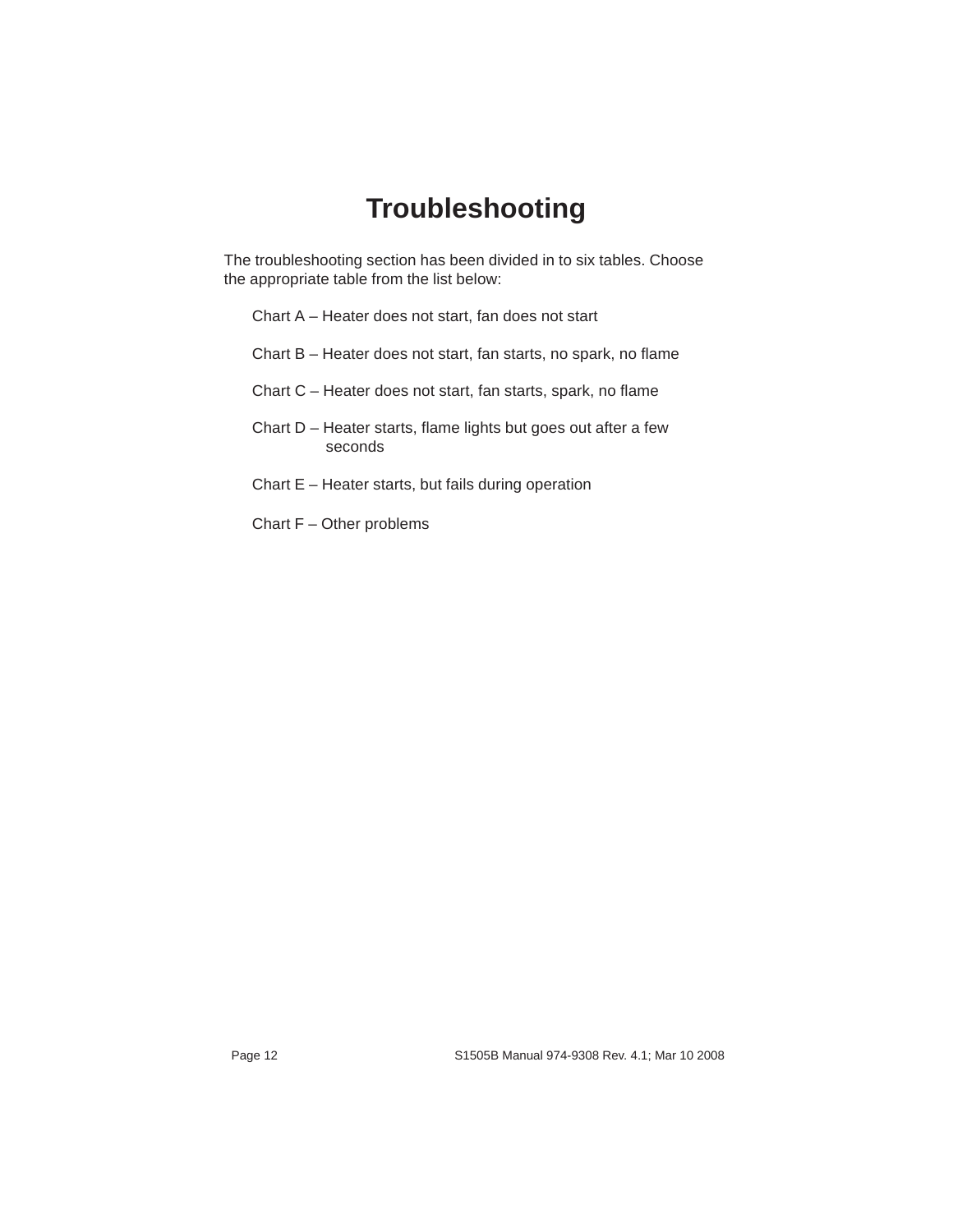|                                                       | <b></b> TED<br>Flame Control       | ъ                          | t                                                 | ិ៍                                                                                                                                   | <b>FO</b>                           | t                                | đ                                                                                                                                                                                                                                                                                                                                                                                                                                                        | ъ                                     |                                     |                                |                     | t                                                                                                                                                          |                         |
|-------------------------------------------------------|------------------------------------|----------------------------|---------------------------------------------------|--------------------------------------------------------------------------------------------------------------------------------------|-------------------------------------|----------------------------------|----------------------------------------------------------------------------------------------------------------------------------------------------------------------------------------------------------------------------------------------------------------------------------------------------------------------------------------------------------------------------------------------------------------------------------------------------------|---------------------------------------|-------------------------------------|--------------------------------|---------------------|------------------------------------------------------------------------------------------------------------------------------------------------------------|-------------------------|
|                                                       | L12                                | đ                          | t                                                 | ¥                                                                                                                                    | t                                   | ъ                                | ₹                                                                                                                                                                                                                                                                                                                                                                                                                                                        | ъ                                     | t                                   | đ                              | ъ                   | t                                                                                                                                                          | ъ                       |
| Indicators Inside Control Box                         | $\overline{8}$                     | đ                          | đ                                                 | ₩                                                                                                                                    | đ                                   | đ                                | đ                                                                                                                                                                                                                                                                                                                                                                                                                                                        | F                                     | đ                                   | đ                              | đ                   | ₩                                                                                                                                                          | đ                       |
|                                                       | 2                                  | đ                          | đ                                                 | đ                                                                                                                                    | ₩                                   | đ                                | ₩                                                                                                                                                                                                                                                                                                                                                                                                                                                        | đ                                     | $\overline{5}$                      | đ                              | đ                   |                                                                                                                                                            | đ                       |
|                                                       | $\mathbf{S}$                       | đ                          | đ                                                 | ₹                                                                                                                                    | đ                                   | $\overline{5}$                   | đ                                                                                                                                                                                                                                                                                                                                                                                                                                                        | F                                     | đ                                   | $\mathsf{S}\,$                 | $\mathsf{S}$        |                                                                                                                                                            | đ                       |
|                                                       | ₫                                  | ₹                          | $\overline{5}$                                    | $\overline{5}$                                                                                                                       | $\overline{5}$                      | $\mathsf{S}$                     | $\mathsf{S}% _{T}=\mathsf{S}_{T}\!\left( a,b\right) ,\mathsf{S}_{T}=\mathsf{S}_{T}\!\left( a,b\right) ,\mathsf{S}_{T}=\mathsf{S}_{T}\!\left( a,b\right) ,$                                                                                                                                                                                                                                                                                               | $\mathsf{S}\,$                        | $\mathsf{S}$                        | $\mathsf{S}\,$                 | ã                   | δ                                                                                                                                                          | δ                       |
|                                                       | 2 Light<br><b>Fhermostat Stage</b> | ₩                          | đ                                                 | đ                                                                                                                                    | đ                                   |                                  |                                                                                                                                                                                                                                                                                                                                                                                                                                                          |                                       |                                     |                                |                     |                                                                                                                                                            |                         |
| Box                                                   | Jubil 1<br><b>Fhermostat Stage</b> | ₩                          | đ                                                 | ₹                                                                                                                                    | đ                                   |                                  |                                                                                                                                                                                                                                                                                                                                                                                                                                                          | δ                                     | S                                   | δ                              | ã                   | $\mathsf{S}% _{T}=\mathsf{S}_{T}\!\left( a,b\right) ,\mathsf{S}_{T}=\mathsf{S}_{T}\!\left( a,b\right) ,\mathsf{S}_{T}=\mathsf{S}_{T}\!\left( a,b\right) ,$ |                         |
| Indicators Outside Control                            | <b>Light</b><br>Thermostat Power   | đ                          | <sup>6</sup>                                      | đ                                                                                                                                    | đ                                   |                                  | $\mathsf{S}$                                                                                                                                                                                                                                                                                                                                                                                                                                             | $\overline{5}$                        | $\mathsf{S}$                        | $\mathsf{S}$                   | $\mathsf{S}$        | δ                                                                                                                                                          | δ                       |
|                                                       | Red Stop Switch                    | ₹                          | đ                                                 | đ                                                                                                                                    | ₹                                   | đ                                | ₹                                                                                                                                                                                                                                                                                                                                                                                                                                                        | <sup>6</sup>                          | $\mathsf{S}$                        | $\overline{5}$                 | $\overline{\delta}$ | δ                                                                                                                                                          | δ                       |
|                                                       | Green Start Switch                 | ₹                          | ₩                                                 | 동                                                                                                                                    | δ                                   |                                  | $\mathsf{S}% _{T}=\mathsf{S}_{T}\!\left( a,b\right) ,\mathsf{S}_{T}=\mathsf{S}_{T}\!\left( a,b\right) ,\mathsf{S}_{T}=\mathsf{S}_{T}\!\left( a,b\right) ,\mathsf{S}_{T}=\mathsf{S}_{T}\!\left( a,b\right) ,\mathsf{S}_{T}=\mathsf{S}_{T}\!\left( a,b\right) ,\mathsf{S}_{T}=\mathsf{S}_{T}\!\left( a,b\right) ,\mathsf{S}_{T}=\mathsf{S}_{T}\!\left( a,b\right) ,\mathsf{S}_{T}=\mathsf{S}_{T}\!\left( a,b\right) ,\mathsf{S}_{T}=\mathsf{S}_{T}\!\left$ | $\overline{\rm s}$                    |                                     | $\overline{5}$                 | 5                   | $\mathsf{S}$                                                                                                                                               | δ                       |
| loes not start, fan does not start<br>Possible Causes |                                    | No electrical supply       | Stop switch fails open<br>Start switch fails open | Fuse failure                                                                                                                         | Reset switch fails open             | fails open<br>Thermostat stage 1 | Flame control failure - Power in                                                                                                                                                                                                                                                                                                                                                                                                                         | Flame control failure - Thermostat in | Flame control failure - Motor out   | Motor relay fails open         | Motor failure       | Low Voltage (long extension cord or too<br>many items on circuit). Motor relay may<br>chatter.                                                             | Air switch fails closed |
| $CharA-Heater d$<br>Symptom                           |                                    | Green start light does not | ritch is<br>come on when start sw<br>pressed.     | when released. L12 flashes<br>when start switch released.<br>when pressed, but goes off<br>$\overline{5}$<br>Green start light comes | but red<br>Green start light is on, | stop light remains off during    | attempts to start.                                                                                                                                                                                                                                                                                                                                                                                                                                       |                                       | ed stop<br>Green start light is on, | light comes on during attempts | to start            |                                                                                                                                                            |                         |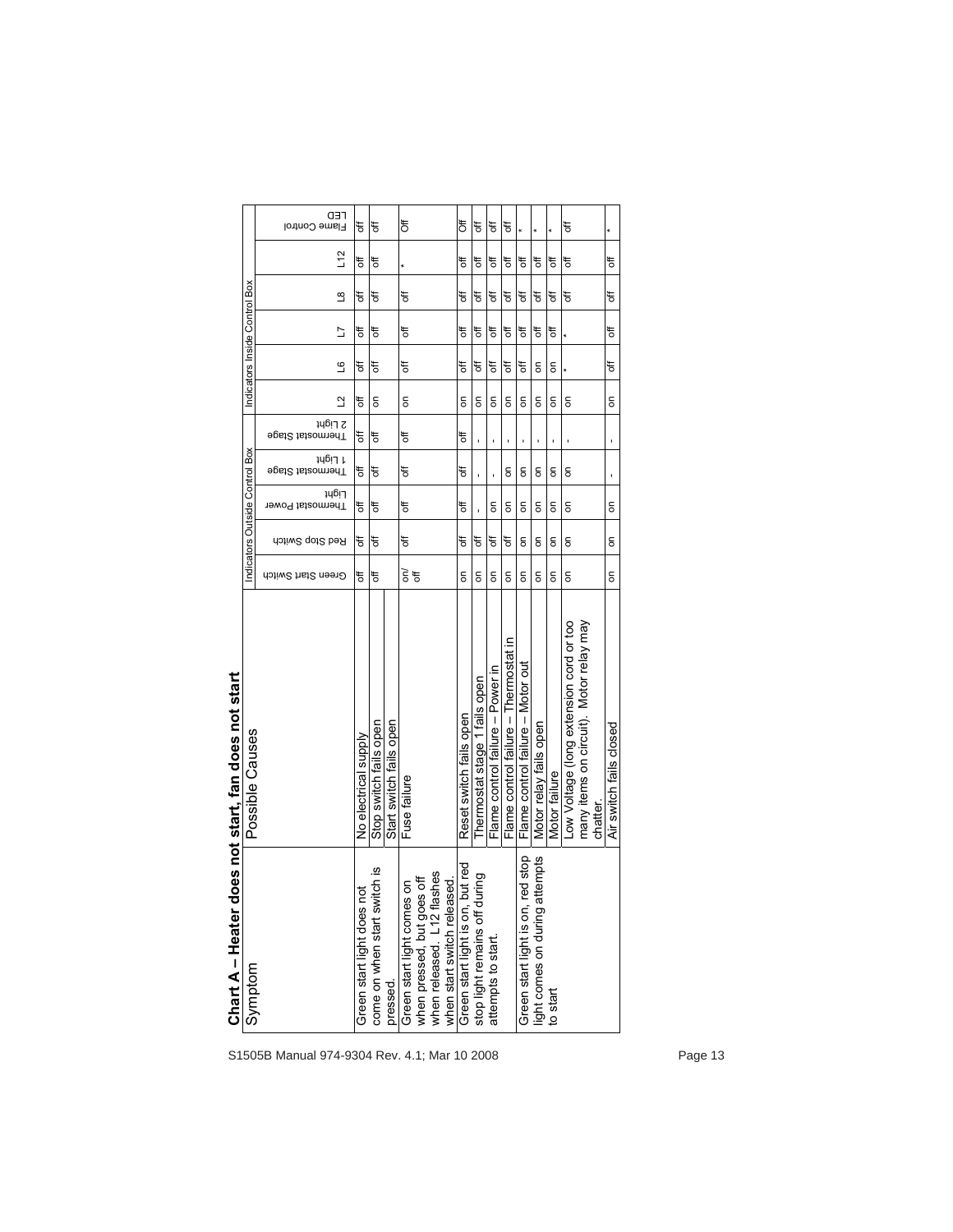|                                              | Chart B – Heater d                                  | loes not start, fan starts, no spark, no flame |                    |                 |                               |                             |                             |                     |                               |   |      |     |                              |
|----------------------------------------------|-----------------------------------------------------|------------------------------------------------|--------------------|-----------------|-------------------------------|-----------------------------|-----------------------------|---------------------|-------------------------------|---|------|-----|------------------------------|
|                                              | Symptom                                             | Possible Causes                                |                    |                 | ndicators Outside Control Box |                             |                             |                     | Indicators Inside Control Box |   |      |     |                              |
| Page 14                                      |                                                     |                                                | Green Start Switch | Red Stop Switch | Light<br>Thermostat Power     | 14617 L<br>Fhermostat Stage | 2 Light<br>∋psi2 tsteomnenT | ₫                   | 5<br>ڡ                        |   | ്ട   | L12 | <b></b> TED<br>Flame Control |
|                                              | ater in<br>Air blowing through hea<br>reverse.      | Motor wired incorrectly                        | δ                  | $\overline{5}$  | $\overline{5}$                | δ                           |                             | δ<br>$\overline{5}$ | đ                             | ₹ | ₹    |     |                              |
|                                              | <sub>utlet</sub>                                    | Air tubes set in wrong position                | δ                  | δ               | δ                             | S                           |                             | g                   | đ<br>δ                        |   | đ    | ₩   |                              |
|                                              | No gas odor at heater o<br>L7 light is off. Voltage | Air switch fails open                          |                    |                 |                               |                             |                             |                     |                               |   |      |     |                              |
|                                              | 120V<br>between N2 and L15 is                       | Air switch set to too high a pressure          |                    |                 |                               |                             |                             |                     |                               |   |      |     |                              |
|                                              | during attempt to start                             | Air tubes plugged                              |                    |                 |                               |                             |                             |                     |                               |   |      |     |                              |
|                                              | jutlet.                                             | Strainer plugged or dirty                      | δ                  | δ               |                               | g                           |                             | g<br>g              | đ                             |   | đ    | ₩   |                              |
|                                              | No gas odor at heater o<br>L7 light is off. Voltage | Gas pressure switch fails open                 |                    |                 |                               |                             |                             |                     |                               |   |      |     |                              |
|                                              | ≳<br>between N2 and L15 is                          | Too small of a hose, too long of a hose,       |                    |                 |                               |                             |                             |                     |                               |   |      |     |                              |
|                                              | during attempt to start.                            | blocked hose                                   |                    |                 |                               |                             |                             |                     |                               |   |      |     |                              |
|                                              |                                                     | Too low of inlet pressure                      |                    |                 |                               |                             |                             |                     |                               |   |      |     |                              |
|                                              |                                                     | Second stage regulator set too low             |                    |                 |                               |                             |                             |                     |                               |   |      |     |                              |
|                                              |                                                     | Propane tank too small to vapourize fast       |                    |                 |                               |                             |                             |                     |                               |   |      |     |                              |
|                                              |                                                     | enough, tank freezes                           |                    |                 |                               |                             |                             |                     |                               |   |      |     |                              |
|                                              |                                                     | Upstream regulators installed backwards        |                    |                 |                               |                             |                             |                     |                               |   |      |     |                              |
|                                              | No gas odor at heater outlet<br>_7 light is on.     | Flame control failure - Air in                 | δ                  | δ               | $\overline{5}$                | δ                           |                             | g                   | ā<br>g                        |   | ₩    | ₩   |                              |
|                                              | et. L7<br>Gas odor at heater out                    | Flame control failure - spark out              | δ                  | δ               | δ                             | $\overline{5}$              |                             | $\overline{5}$      | $\overline{5}$<br>g           |   | हे इ | đ   | ***                          |
|                                              | ight on. L8 light on, then off.                     | Spark plug fails                               |                    |                 |                               |                             |                             |                     |                               |   |      |     |                              |
|                                              |                                                     | Flame rod and spark plug wires reversed        |                    |                 |                               |                             |                             |                     |                               |   |      |     |                              |
|                                              |                                                     | Spark plug wire damaged                        |                    |                 |                               |                             |                             |                     |                               |   |      |     |                              |
| S1505B Manual 974-9308 Rev. 4.1; Mar 10 2008 |                                                     |                                                |                    |                 |                               |                             |                             |                     |                               |   |      |     |                              |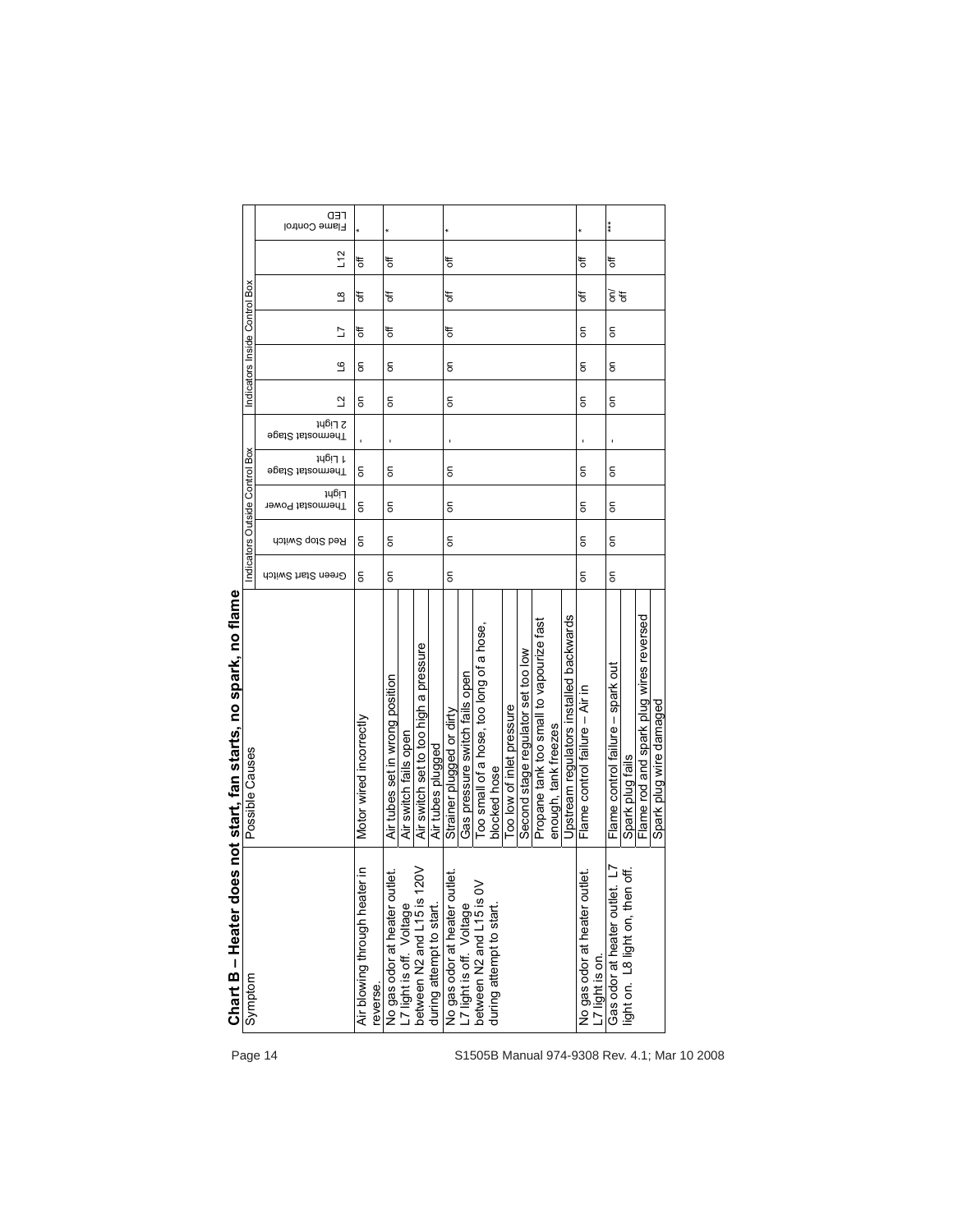|                                | <b></b> TED<br>Flame Control<br>L12 | đ                                                                                                                   | ***<br>₹                                                                                                                                                   | ***<br>đ                                                                                                                                                                         | ***<br>đ                                                                                                                                                                                                                                                                 |
|--------------------------------|-------------------------------------|---------------------------------------------------------------------------------------------------------------------|------------------------------------------------------------------------------------------------------------------------------------------------------------|----------------------------------------------------------------------------------------------------------------------------------------------------------------------------------|--------------------------------------------------------------------------------------------------------------------------------------------------------------------------------------------------------------------------------------------------------------------------|
|                                | ്ട                                  | ₹                                                                                                                   | đ                                                                                                                                                          | $\widetilde{\epsilon}$ $\sharp$                                                                                                                                                  | हे इ                                                                                                                                                                                                                                                                     |
| Indicators Inside Control Box  | 5                                   | $\overline{5}$                                                                                                      | $\mathsf{S}% _{T}=\mathsf{S}_{T}\!\left( a,b\right) ,\mathsf{S}_{T}=\mathsf{S}_{T}\!\left( a,b\right) ,\mathsf{S}_{T}=\mathsf{S}_{T}\!\left( a,b\right) ,$ | ā                                                                                                                                                                                | $\overline{5}$                                                                                                                                                                                                                                                           |
|                                | ڡ                                   | $\overline{5}$                                                                                                      | δ                                                                                                                                                          | $\overline{5}$                                                                                                                                                                   | $\overline{5}$                                                                                                                                                                                                                                                           |
|                                | ٩                                   | $\overline{5}$                                                                                                      | g                                                                                                                                                          | $\overline{5}$                                                                                                                                                                   | $\overline{5}$                                                                                                                                                                                                                                                           |
|                                | 2 Light<br>∋psi2 tsteomnenT         |                                                                                                                     |                                                                                                                                                            |                                                                                                                                                                                  |                                                                                                                                                                                                                                                                          |
|                                | 1 Light<br>Fhermostat Stage         | $\overline{5}$                                                                                                      | δ                                                                                                                                                          | ā                                                                                                                                                                                | $\overline{5}$                                                                                                                                                                                                                                                           |
| Indicators Outside Control Box | Light<br>Thermostat Power           | $\overline{5}$                                                                                                      | 5                                                                                                                                                          | $\overline{5}$                                                                                                                                                                   | $\overline{5}$                                                                                                                                                                                                                                                           |
|                                | Red Stop Switch                     | $\overline{5}$                                                                                                      | δ                                                                                                                                                          | $\overline{5}$                                                                                                                                                                   | $\overline{5}$                                                                                                                                                                                                                                                           |
|                                | Green Start Switch                  | δ                                                                                                                   | δ                                                                                                                                                          | $\overline{5}$                                                                                                                                                                   | $\overline{5}$                                                                                                                                                                                                                                                           |
| Possible Causes                |                                     | Limit switch fails open                                                                                             | Flame control failure                                                                                                                                      | regulator set too high. (This may cause the<br>Too high of inlet pressure. Second stage<br>2-stage regulator to be damaged<br>Solenoid valve fails closed<br>Manual valve closed | Gas pressure switch failed closed and inlet<br>Spark plug gap too large (weak spark) or<br>too small. Gap should be set to 1/8 inch.<br>2-stage regulator installed backwards<br>Low flame regulator setting too low<br>Burner orifices plugged or dirty<br>pressure low |
| Chart C - Heater d<br>Symptom  |                                     | between N2 and L17 is 120V<br>No gas odor at heater outlet.<br>L8 light is off. Voltage<br>during attempt to start. | controller is OV during attempt<br>flame<br>No gas odor at heater outlet.<br>L8 light is off. Voltage<br>between V1 and V2 on<br>to start.                 | No gas odor at heater outlet.<br>L8 light is on, then off.                                                                                                                       | $\frac{8}{1}$<br>ti<br>O<br>Gas odor at heater outl<br>light on, then off.                                                                                                                                                                                               |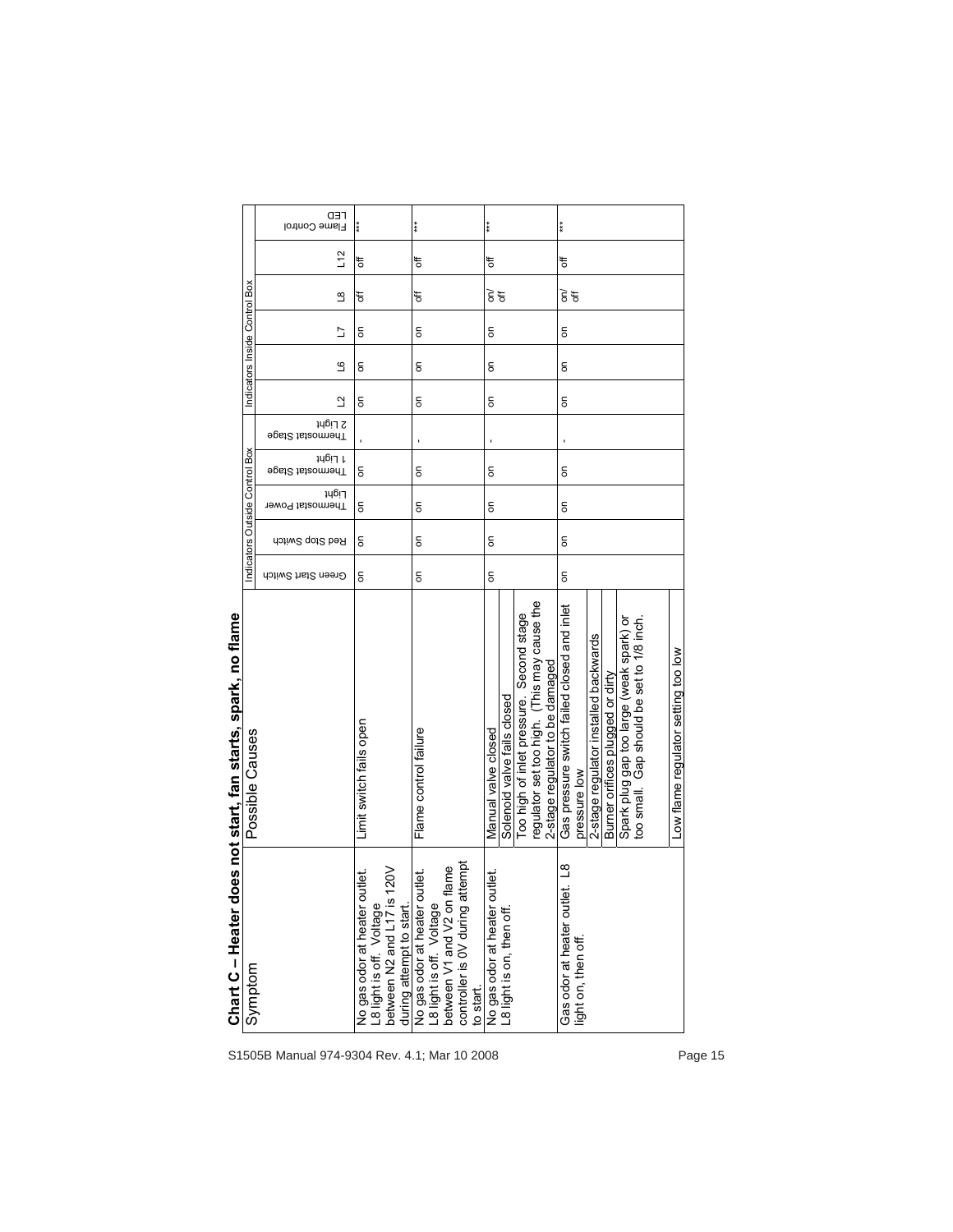|                                                                        |                               | <b>CED</b><br>Flame Control        | $***$                                                                                                                                                                                                                  | ***                                                    |                                 |                     |                                              |
|------------------------------------------------------------------------|-------------------------------|------------------------------------|------------------------------------------------------------------------------------------------------------------------------------------------------------------------------------------------------------------------|--------------------------------------------------------|---------------------------------|---------------------|----------------------------------------------|
|                                                                        |                               | L12                                | ₩                                                                                                                                                                                                                      | ₩                                                      |                                 |                     |                                              |
|                                                                        |                               | $\mathbf{\underline{\omega}}$      | $\widetilde{\varepsilon}$ $\sharp$                                                                                                                                                                                     | $\widetilde{\epsilon}$ $\sharp$                        |                                 |                     |                                              |
|                                                                        |                               | Ľ                                  | $\overline{5}$                                                                                                                                                                                                         | δ                                                      |                                 |                     |                                              |
|                                                                        | Indicators Inside Control Box | $\mathbf{S}$                       | δ                                                                                                                                                                                                                      | S                                                      |                                 |                     |                                              |
|                                                                        |                               | $\Delta$                           | $\overline{5}$                                                                                                                                                                                                         | g                                                      |                                 |                     |                                              |
|                                                                        |                               | 2 Light<br><b>Fhermostat Stage</b> |                                                                                                                                                                                                                        |                                                        |                                 |                     |                                              |
|                                                                        | Box                           | 14617 L<br><b>Fhermostat Stage</b> | δ                                                                                                                                                                                                                      | g                                                      |                                 |                     |                                              |
|                                                                        | Indicators Outside Control    | <b>Light</b><br>Thermostat Power   | $\overline{5}$                                                                                                                                                                                                         | $\mathsf{S}$                                           |                                 |                     |                                              |
|                                                                        |                               | Red Stop Switch                    | $\overline{5}$                                                                                                                                                                                                         | $\overline{5}$                                         |                                 |                     |                                              |
|                                                                        |                               | Green Start Switch                 | δ                                                                                                                                                                                                                      | $\mathsf{S}$                                           |                                 |                     |                                              |
| Chart D – Heater starts, flame lights but goes out after a few seconds | Possible Causes               |                                    | Flame control failure - Flame sensing                                                                                                                                                                                  | Flame rod dirty, cracked, or otherwise<br>defective.   | Flame rod wire loose or damaged | Burner not grounded |                                              |
|                                                                        | Symptom                       |                                    | Connect DC current meter with<br>of the<br>heater.<br>Check reading once flame is<br>established. Reading is 1.0<br>microamperes or higher<br>terminals FC+ and FC-<br>flame controller. Start<br>microampere range to | less<br>than 1.0 microamperes<br>Reading from above is |                                 |                     |                                              |
|                                                                        |                               | Page 16                            |                                                                                                                                                                                                                        |                                                        |                                 |                     | S1505B Manual 974-9308 Rev. 4.1; Mar 10 2008 |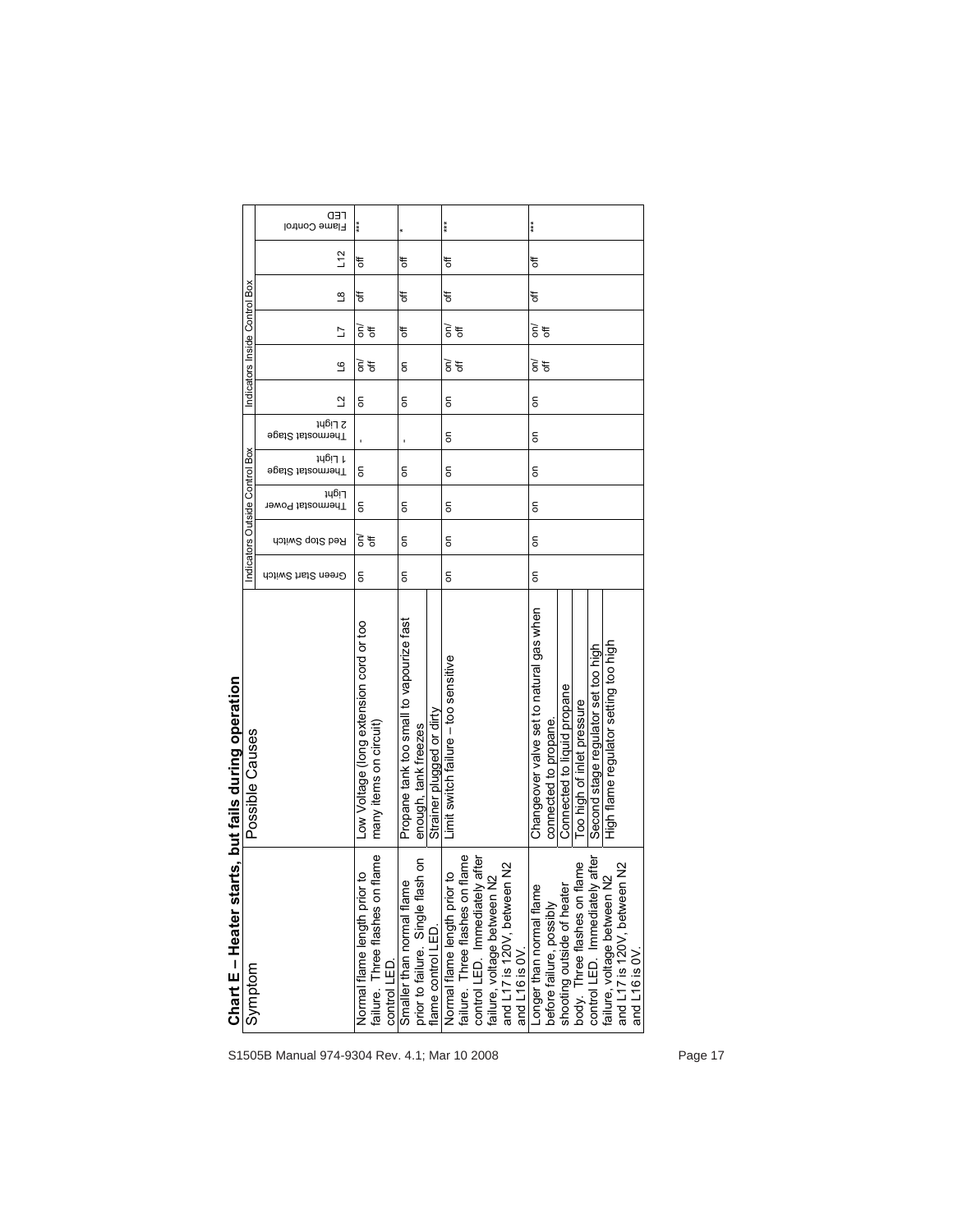| Page 18 | roblems<br>Chart $F$ - Other P<br>Symptom                                                                   | Possible Causes                                                  | Green Start Switch | Indicators Outside Control Box<br>Red Stop Switch | Thermostat Power | <b>Fhermostat Stage</b>                                                                                                                                    | <b>∍</b> gst2 tsteomnenT |                                                                                                                                                            | Indicators Inside Control Box |                                                                                                                                                            |                                           |          | Flame Control   |
|---------|-------------------------------------------------------------------------------------------------------------|------------------------------------------------------------------|--------------------|---------------------------------------------------|------------------|------------------------------------------------------------------------------------------------------------------------------------------------------------|--------------------------|------------------------------------------------------------------------------------------------------------------------------------------------------------|-------------------------------|------------------------------------------------------------------------------------------------------------------------------------------------------------|-------------------------------------------|----------|-----------------|
|         | noisy<br>Excessive vibration or                                                                             | Damaged or unbalanced fan blade                                  | δ                  | ₹                                                 | Light<br>δ       | 1 Light<br>δ                                                                                                                                               | 2 Light                  | ₫<br>$\overline{5}$                                                                                                                                        | 9<br>$\overline{5}$           | $\overline{5}$<br>Ľ                                                                                                                                        | $\overline{\mathbf{S}}$<br>$\overline{5}$ | L12<br>đ | <b>CED</b><br>đ |
|         | operation.                                                                                                  |                                                                  |                    |                                                   |                  |                                                                                                                                                            |                          |                                                                                                                                                            |                               |                                                                                                                                                            |                                           |          |                 |
|         | even if thermostat is not calling<br>Fan motor starts immediately<br>when heater is plugged in,<br>for heat | Motor relay fails closed                                         | t                  | t                                                 | đ                | đ                                                                                                                                                          | đ                        | δ                                                                                                                                                          | ₹                             | ₹                                                                                                                                                          | ₹                                         | đ        | ₩               |
|         | Heater will start as soon as it is<br>plugged in. Stop button will<br>reset the heater                      | Start switch fails closed                                        | $\overline{5}$     | đ                                                 | δ                |                                                                                                                                                            |                          | $\mathsf{S}$                                                                                                                                               |                               |                                                                                                                                                            |                                           |          |                 |
|         | nan<br>Flame length shorter th<br>normal                                                                    | Low flame regulator setting too low                              | δ                  | ₹                                                 | $\overline{5}$   | $\overline{5}$                                                                                                                                             |                          | δ                                                                                                                                                          | $\overline{5}$                | $\overline{5}$                                                                                                                                             | $\overline{5}$                            | ₩        | ъ               |
|         | Normal operation except flame<br><b>Term</b><br>length shorter than nor                                     | High flame regulator setting too low                             | δ                  | đ                                                 | δ                | g                                                                                                                                                          | δ                        | δ                                                                                                                                                          | δ                             | δ                                                                                                                                                          | δ                                         | đ        | t               |
|         | Small flame, otherwise<br>functions normally                                                                | Changeover valve set to propane when<br>connected to natural gas | δ                  | đ                                                 | δ                | $\mathsf{S}% _{T}=\mathsf{S}_{T}\!\left( a,b\right) ,\mathsf{S}_{T}=\mathsf{S}_{T}\!\left( a,b\right) ,\mathsf{S}_{T}=\mathsf{S}_{T}\!\left( a,b\right) ,$ | $\blacksquare$           | $\mathsf{S}% _{T}=\mathsf{S}_{T}\!\left( a,b\right) ,\mathsf{S}_{T}=\mathsf{S}_{T}\!\left( a,b\right) ,\mathsf{S}_{T}=\mathsf{S}_{T}\!\left( a,b\right) ,$ | δ                             | $\mathsf{S}% _{T}=\mathsf{S}_{T}\!\left( a,b\right) ,\mathsf{S}_{T}=\mathsf{S}_{T}\!\left( a,b\right) ,\mathsf{S}_{T}=\mathsf{S}_{T}\!\left( a,b\right) ,$ | δ                                         | đ        | t               |
|         | high<br>Heater will never go to<br>flame.                                                                   | Thermostat stage 2 fails open                                    | $\overline{5}$     | ₹                                                 | $\overline{5}$   |                                                                                                                                                            |                          | g                                                                                                                                                          | δ                             | δ                                                                                                                                                          | δ                                         | ₩        | t               |
|         | $\frac{8}{6}$<br>ख़<br>flame longer than norm<br>Normal operation, but                                      | Low flame regulator setting too high                             | $\overline{5}$     | đ                                                 | δ                | g                                                                                                                                                          |                          | g                                                                                                                                                          | δ                             | S                                                                                                                                                          | S                                         | ₩        | t               |
|         | oly to<br>immediately when supp<br>Gas will flow to burner<br>heater is opened                              | Solenoid valve fails open                                        |                    |                                                   |                  |                                                                                                                                                            |                          |                                                                                                                                                            |                               |                                                                                                                                                            |                                           |          |                 |
|         | ply to<br>immediately when sup<br>Gas will flow to burner<br>heater is opened                               | Solenoid valve leaks                                             |                    |                                                   |                  |                                                                                                                                                            |                          |                                                                                                                                                            | ı                             |                                                                                                                                                            |                                           |          |                 |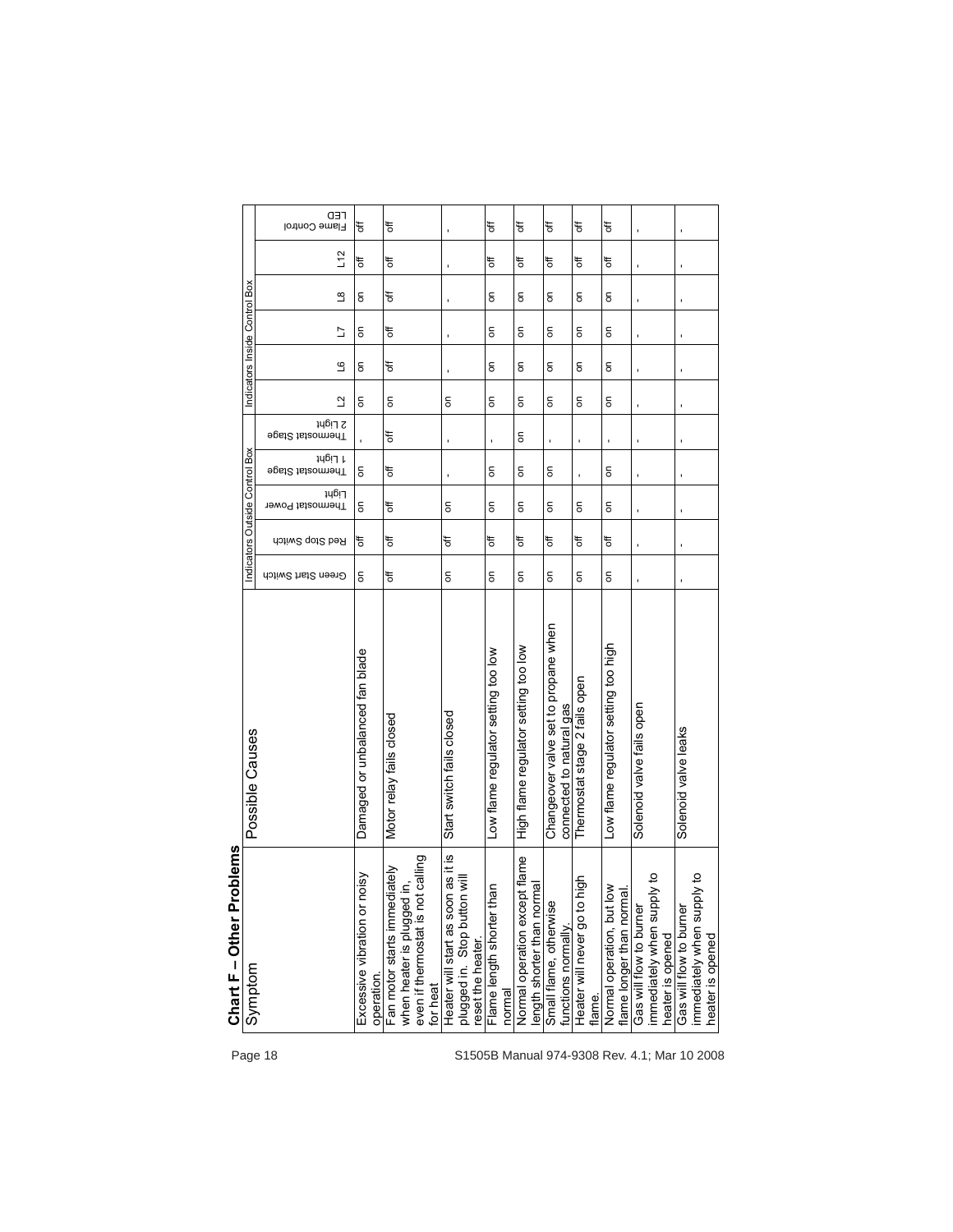|                                                                           | t                                | ъ                                                                                                      | ₹                                                               | ð                                                                                                                              | ъ                                                                | t                                                                                                             | t<br>₩.                                                                                                                                         | ₹                                                                                                                                                          | đ                                                                                                                                                                                                                                                                                                                                                                                                                                                        |         |
|---------------------------------------------------------------------------|----------------------------------|--------------------------------------------------------------------------------------------------------|-----------------------------------------------------------------|--------------------------------------------------------------------------------------------------------------------------------|------------------------------------------------------------------|---------------------------------------------------------------------------------------------------------------|-------------------------------------------------------------------------------------------------------------------------------------------------|------------------------------------------------------------------------------------------------------------------------------------------------------------|----------------------------------------------------------------------------------------------------------------------------------------------------------------------------------------------------------------------------------------------------------------------------------------------------------------------------------------------------------------------------------------------------------------------------------------------------------|---------|
|                                                                           | đ                                | đ                                                                                                      | đ                                                               | đ                                                                                                                              | đ                                                                | đ                                                                                                             | đ                                                                                                                                               | đ                                                                                                                                                          | đ                                                                                                                                                                                                                                                                                                                                                                                                                                                        |         |
|                                                                           | g                                | $\mathsf{S}\,$                                                                                         | $\mathsf{S}\,$                                                  | $\overline{5}$                                                                                                                 | $\mathsf{S}$                                                     | δ                                                                                                             | डे में ई                                                                                                                                        | $\mathsf{S}\,$                                                                                                                                             | $\mathsf{S}$                                                                                                                                                                                                                                                                                                                                                                                                                                             |         |
|                                                                           | δ                                | $\overline{5}$                                                                                         | $\overline{5}$                                                  | $\overline{5}$                                                                                                                 | $\overline{5}$                                                   | $\overline{5}$                                                                                                | डे में ई                                                                                                                                        | $\overline{5}$                                                                                                                                             | $\overline{5}$                                                                                                                                                                                                                                                                                                                                                                                                                                           |         |
|                                                                           | g                                | $\mathsf{S}\,$                                                                                         | $\overline{5}$                                                  | $\overline{5}$                                                                                                                 | δ                                                                | $\overline{5}$                                                                                                | $\overline{5}$                                                                                                                                  | $\overline{5}$                                                                                                                                             | $\mathsf{S}% _{T}=\mathsf{S}_{T}\!\left( a,b\right) ,\mathsf{S}_{T}=\mathsf{S}_{T}\!\left( a,b\right) ,\mathsf{S}_{T}=\mathsf{S}_{T}\!\left( a,b\right) ,\mathsf{S}_{T}=\mathsf{S}_{T}\!\left( a,b\right) ,\mathsf{S}_{T}=\mathsf{S}_{T}\!\left( a,b\right) ,\mathsf{S}_{T}=\mathsf{S}_{T}\!\left( a,b\right) ,\mathsf{S}_{T}=\mathsf{S}_{T}\!\left( a,b\right) ,\mathsf{S}_{T}=\mathsf{S}_{T}\!\left( a,b\right) ,\mathsf{S}_{T}=\mathsf{S}_{T}\!\left$ |         |
|                                                                           | g                                | $\overline{5}$                                                                                         | δ                                                               | $\overline{5}$                                                                                                                 | $\overline{5}$                                                   | δ                                                                                                             | S                                                                                                                                               | $\overline{5}$                                                                                                                                             | $\overline{5}$                                                                                                                                                                                                                                                                                                                                                                                                                                           |         |
|                                                                           |                                  |                                                                                                        |                                                                 |                                                                                                                                |                                                                  |                                                                                                               |                                                                                                                                                 |                                                                                                                                                            |                                                                                                                                                                                                                                                                                                                                                                                                                                                          |         |
|                                                                           | S                                |                                                                                                        |                                                                 | $\overline{5}$                                                                                                                 | $\overline{5}$                                                   | $\overline{5}$                                                                                                | $\overline{5}$                                                                                                                                  | $\overline{5}$                                                                                                                                             | $\overline{5}$                                                                                                                                                                                                                                                                                                                                                                                                                                           |         |
|                                                                           | $\overline{5}$                   | δ                                                                                                      | δ                                                               | $\overline{5}$                                                                                                                 |                                                                  | δ                                                                                                             | $\overline{5}$                                                                                                                                  | $\overline{5}$                                                                                                                                             | δ                                                                                                                                                                                                                                                                                                                                                                                                                                                        |         |
|                                                                           | đ                                | ₹                                                                                                      | ₹                                                               | ₹                                                                                                                              | đ                                                                | đ                                                                                                             | đ                                                                                                                                               | ₹                                                                                                                                                          | ₹                                                                                                                                                                                                                                                                                                                                                                                                                                                        |         |
|                                                                           | $\overline{5}$                   | $\mathsf{S}$                                                                                           | $\mathsf{S}$                                                    | $\overline{5}$                                                                                                                 |                                                                  | δ                                                                                                             | δ                                                                                                                                               | $\overline{5}$                                                                                                                                             | $\overline{5}$                                                                                                                                                                                                                                                                                                                                                                                                                                           |         |
| Solenoid valve installed backwards                                        | Burner orifices plugged or dirty | Thermostat stage 1 fails closed                                                                        | Thermostat stage 2 fails closed                                 | Reset switch fails closed                                                                                                      | Flame control failure - NC light out                             | Stop switch fails closed                                                                                      | Air switch set to too high a pressure                                                                                                           | Air switch set to too low a pressure                                                                                                                       | Limit switch fails closed                                                                                                                                                                                                                                                                                                                                                                                                                                |         |
| immediately when supply to<br>Gas will flow to burner<br>heater is opened | Heater lights but uneven flame.  | (either high or low) regardless<br>$\overline{5}$<br>of ambient temperature<br>Heater will always stay | Heater will switch between off<br>and high, but never low flame | start up again without pressing<br>rmally,<br>but if it shuts down, it will not<br>Heater will function nor<br>the stop switch | but red light does not come on<br>Heater will function normally, | during startup sequence<br>Heater will start normally but<br>will not stop when the stop<br>switch is pressed | During operation, flame goes<br>nostat<br>then<br>this<br>relights. Stage 1 therm<br>light remains on during<br>out for a few seconds,<br>time. | when the air flow is obstructed<br>erating<br>cause heater to shut down.<br>flames. Limit switch may<br>with longer than normal<br>Heater will continue op | lly, but<br>Heater will start normal<br>will not shut down in ar<br>overheat situation                                                                                                                                                                                                                                                                                                                                                                   |         |
|                                                                           |                                  |                                                                                                        |                                                                 | S1505B Manual 974-9304 Rev. 4.1; Mar 10 2008                                                                                   |                                                                  |                                                                                                               |                                                                                                                                                 |                                                                                                                                                            |                                                                                                                                                                                                                                                                                                                                                                                                                                                          | Page 19 |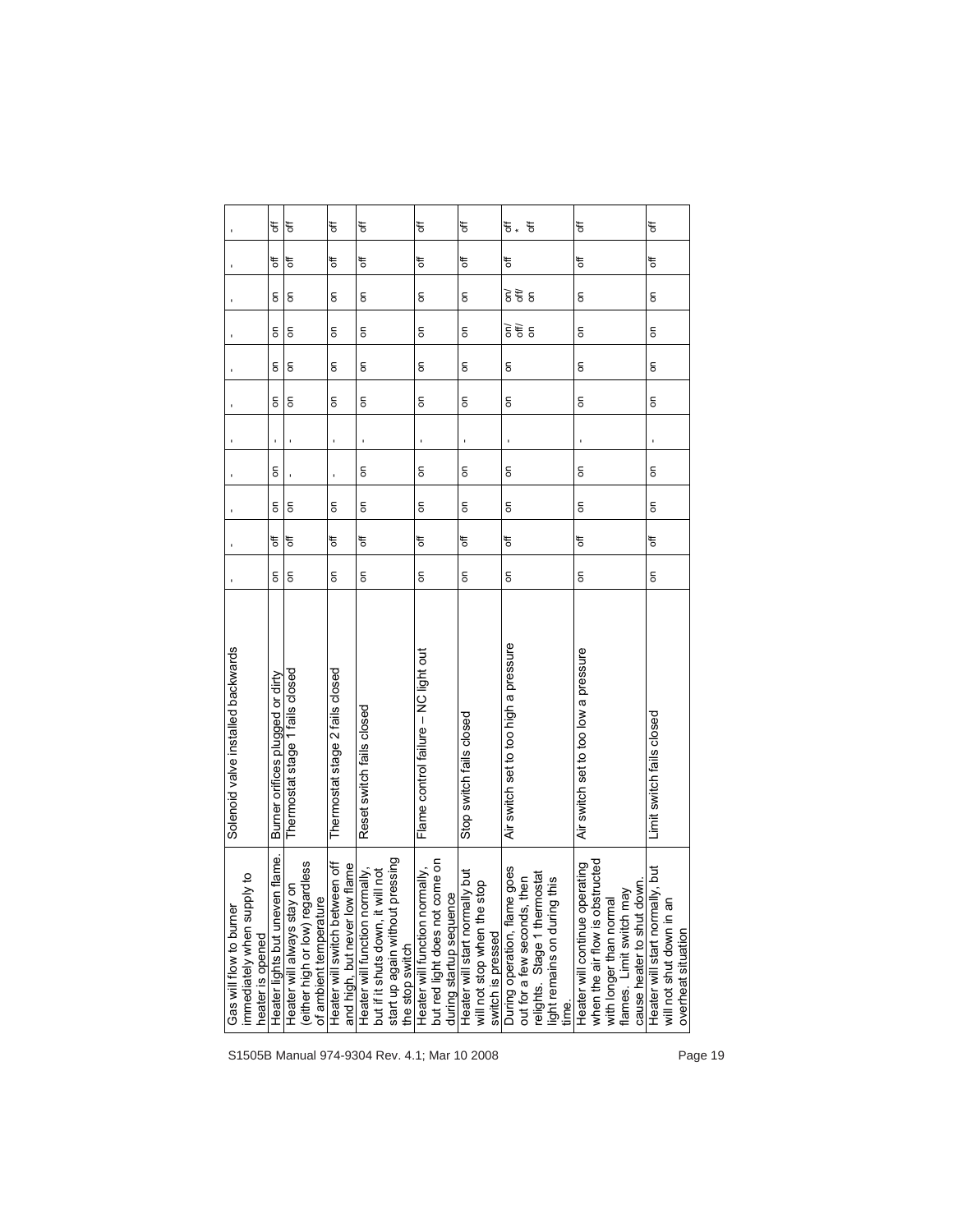

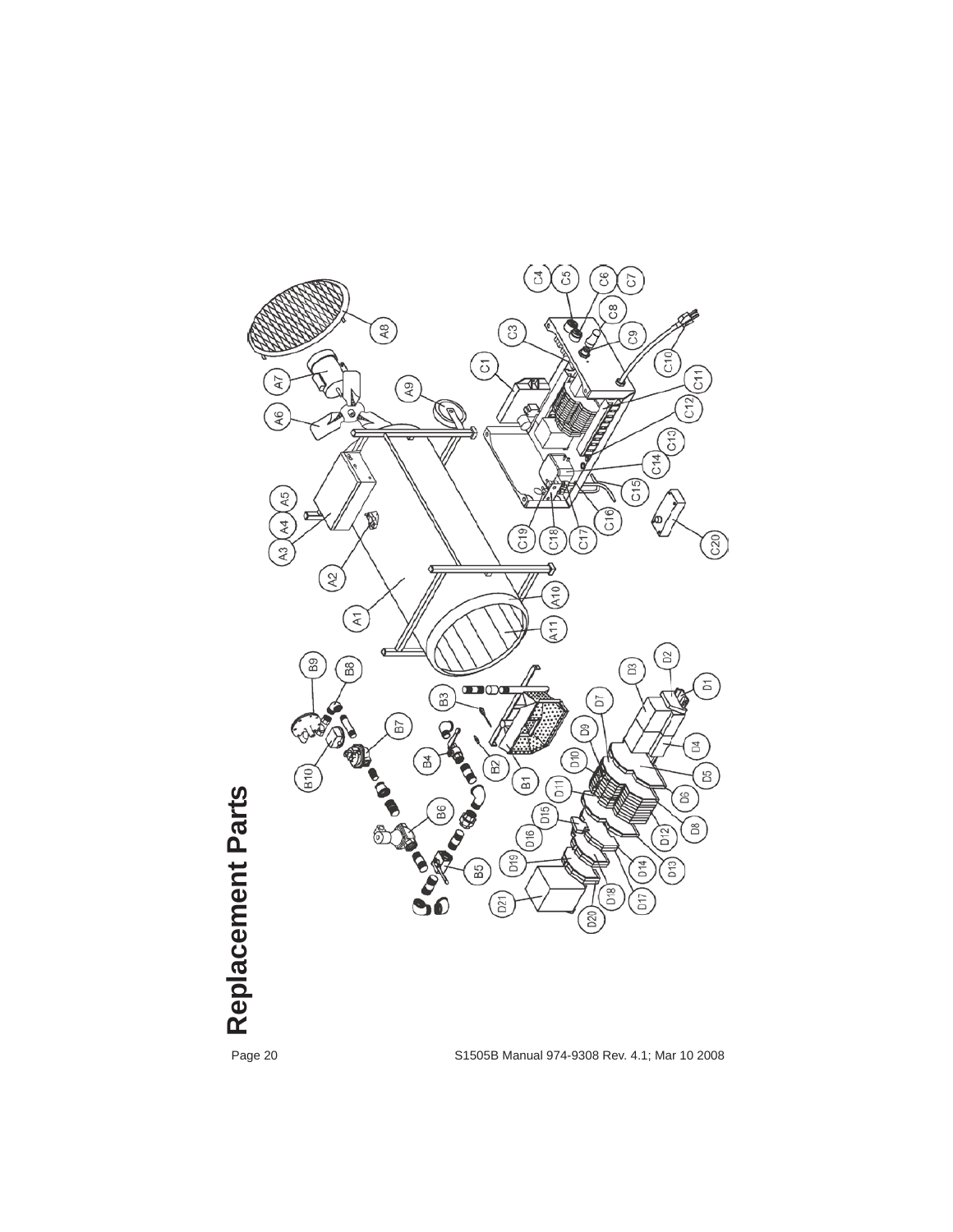|                                              |                 | Snap Bushing, 1/2" | Adjusted Air Switch | Vinyl Tube, 3/16" |                 | Rubber Grommet | Compression Fitting, 1/4" Tubex1/8" MNPT | Air Tube Bracket | Connector, 1/8" MNPT x .170" HB 90° Elbow | Remote Thermostat Assembly w/Cable |                                                                                                                                                                          |                | Ground Terminal Block (WK 4SL/U) green/yellow | Power Relay, 120V | Power Relay Adapter | End Plate (APC 1-2.5 D2/E), Green                                                                                                                                                                       | Terminal Block (WKC 2.5 D2/2 SL35), Green | End Plate (APC 1-2.5 D2/E), Gray | Terminal Block (WKC 2.5 E/35), Red | Cross Connector, 2 Pole | Cross Connector, 3 Pole | Cross Connector, 5 pole | Terminal Block (WKC 2.5 E), Gray | Terminal Block (WKC 2.5 D2/2 SL35), Gray | Terminal Block (WKC 2.5 TKG/35), Gray |                 |                 | Terminal Block (WKC 2.5 D1/2/35), Gray | End Plate (APC 1-2.5 D1/TK), Gray | End Plate (APC 1-2.5), Gray | Terminal Block (WKC 2.5/35), Gray                                                                                                                                                                                             |             |
|----------------------------------------------|-----------------|--------------------|---------------------|-------------------|-----------------|----------------|------------------------------------------|------------------|-------------------------------------------|------------------------------------|--------------------------------------------------------------------------------------------------------------------------------------------------------------------------|----------------|-----------------------------------------------|-------------------|---------------------|---------------------------------------------------------------------------------------------------------------------------------------------------------------------------------------------------------|-------------------------------------------|----------------------------------|------------------------------------|-------------------------|-------------------------|-------------------------|----------------------------------|------------------------------------------|---------------------------------------|-----------------|-----------------|----------------------------------------|-----------------------------------|-----------------------------|-------------------------------------------------------------------------------------------------------------------------------------------------------------------------------------------------------------------------------|-------------|
| <b>Description</b>                           | Niring Duct, 7" |                    |                     |                   | Air Tube        |                |                                          |                  |                                           |                                    |                                                                                                                                                                          | Mounting Rail  |                                               |                   |                     |                                                                                                                                                                                                         |                                           |                                  |                                    |                         |                         |                         |                                  |                                          |                                       | Fuse Holder     | Fuse, 2A        |                                        |                                   |                             |                                                                                                                                                                                                                               | Jtility Box |
| Part No.                                     | S1500-107       | 5509               | S1500-710           | 9294              | S1500-109       | 5515           | 2554                                     | S1500-502        | 9348                                      | S1500-716                          |                                                                                                                                                                          | S1500-105      | 9443                                          | 9264              | 9286                | 9280                                                                                                                                                                                                    | 9275                                      | 9279                             | 9277                               | 9283                    | 9284                    | 9285                    | 9276                             | 9274                                     | 9278                                  | 9271            | 9270            | 9273                                   | 9281                              | 9282                        | 9272                                                                                                                                                                                                                          | 8659        |
| Ref                                          |                 | C12                | $\frac{3}{5}$       | C14               | C <sub>15</sub> | $\frac{6}{5}$  | C <sub>12</sub>                          | $\frac{8}{5}$    | $\frac{9}{5}$                             | C20                                |                                                                                                                                                                          | $\overline{D}$ | D <sup>2</sup>                                | D3                | $\overline{a}$      | D5                                                                                                                                                                                                      | D6                                        | $\overline{D}$                   | $\mathsf{D}8$                      | D9                      | $\frac{0}{2}$           | $\overline{5}$          | D <sub>12</sub>                  | D <sub>13</sub>                          | D14                                   | D <sub>15</sub> | D <sub>16</sub> | D <sub>17</sub>                        | D18                               | D <sub>10</sub>             | D <sub>20</sub>                                                                                                                                                                                                               | D21         |
| <b>Description</b>                           |                 |                    |                     |                   |                 |                |                                          |                  |                                           |                                    | Heater Body (Includes A10 & A11)<br>Limit Switch, 180°F<br>Conrtol Box Lid<br>Control Box<br>Controlbox Seal<br>Fan Blade, 24"<br>Motor, 1HP<br>Screen<br>Wheel<br>Wheel |                |                                               |                   |                     | Burner<br>Spark Plug<br>Flame Rod<br>Manual Shut-Off Valve, 1-1/2"<br>Gas Selector Valve, 1-1/2"<br>Solenoid Valve, 1-1/2"<br>2-Stage Regulator, 1-1/4"<br>Regulator (optional)<br>Regulator (optional) |                                           |                                  |                                    |                         |                         |                         |                                  |                                          |                                       |                 |                 |                                        |                                   |                             | Flame Controller<br>Wiring Duct, 3"<br>Start Button Assembly<br>Start Contact Block Assembly<br>Stop Button Assembly<br>Stop Contact Block Assembly<br>Thermostat Jumper Assembly<br>Thermostat Receptacle<br>Power Cord, 24" |             |
|                                              |                 |                    |                     |                   |                 |                |                                          |                  |                                           |                                    |                                                                                                                                                                          |                |                                               |                   |                     |                                                                                                                                                                                                         |                                           |                                  |                                    |                         |                         |                         |                                  |                                          |                                       |                 |                 |                                        |                                   |                             |                                                                                                                                                                                                                               |             |
| Frantretser Emmannehmen boggeboop            |                 |                    |                     |                   |                 |                |                                          |                  |                                           |                                    |                                                                                                                                                                          |                |                                               |                   |                     |                                                                                                                                                                                                         |                                           |                                  |                                    |                         |                         |                         |                                  |                                          |                                       |                 |                 |                                        |                                   |                             |                                                                                                                                                                                                                               |             |
| S1505B Manual 974-9304 Rev. 4.1; Mar 10 2008 |                 |                    |                     |                   |                 |                |                                          |                  |                                           |                                    |                                                                                                                                                                          |                |                                               |                   |                     |                                                                                                                                                                                                         |                                           |                                  |                                    |                         |                         |                         |                                  |                                          |                                       |                 |                 |                                        |                                   |                             |                                                                                                                                                                                                                               | Page 21     |

| Part No.  | <b>Description</b>                                                                |
|-----------|-----------------------------------------------------------------------------------|
| S1500-107 | Wiring Duct, 7"                                                                   |
| 5509      | Snap Bushing, 1/2"                                                                |
| S1500-710 | Adjusted Air Switch                                                               |
| 9294      | Vinyl Tube, 3/16"                                                                 |
| S1500-109 | Air Tube                                                                          |
| 5515      | Rubber Grommet                                                                    |
| 2554      | Compression Fitting, 1/4" Tubex1/8" MNPT                                          |
| S1500-502 | Air Tube Bracket                                                                  |
| 9348      | Connector, 1/8" MNPT x .170" HB 90° Elbow                                         |
| S1500-716 | Remote Thermostat Assembly w/Cable                                                |
| S1500-105 | Mounting Rail                                                                     |
| 9443      | Ground Terminal Block (WK 4SL/U) green/yellow                                     |
| 9264      | Power Relay, 120V                                                                 |
| 9286      | Power Relay Adapter                                                               |
| 9280      | End Plate (APC 1-2.5 D2/E), Green                                                 |
| 9275      | Terminal Block (WKC 2.5 D2/2 SL35), Green                                         |
| 9279      | End Plate (APC 1-2.5 D2/E), Gray                                                  |
| 9277      | Terminal Block (WKC 2.5 E/35), Red                                                |
| 9283      | Cross Connector, 2 Pole                                                           |
| 9284      | Cross Connector, 3 Pole                                                           |
| 9285      | Cross Connector, 5 pole                                                           |
| 9276      | Terminal Block (WKC 2.5 E), Gray                                                  |
| 9274      |                                                                                   |
| 9278      | Terminal Block (WKC 2.5 D2/2 SL35), Gray<br>Terminal Block (WKC 2.5 TKG/35), Gray |
| 9271      | Fuse Holder                                                                       |
| 9270      | Fuse, 2A                                                                          |
| 9273      | Terminal Block (WKC 2.5 D1/2/35), Gray                                            |
| 9281      |                                                                                   |
| 9282      | End Plate (APC 1-2.5 D1/TK), Gray<br>End Plate (APC 1-2.5), Gray                  |
| 9272      | Terminal Block (WKC 2.5/35), Gray                                                 |
| 8659      | Utility Box                                                                       |
|           |                                                                                   |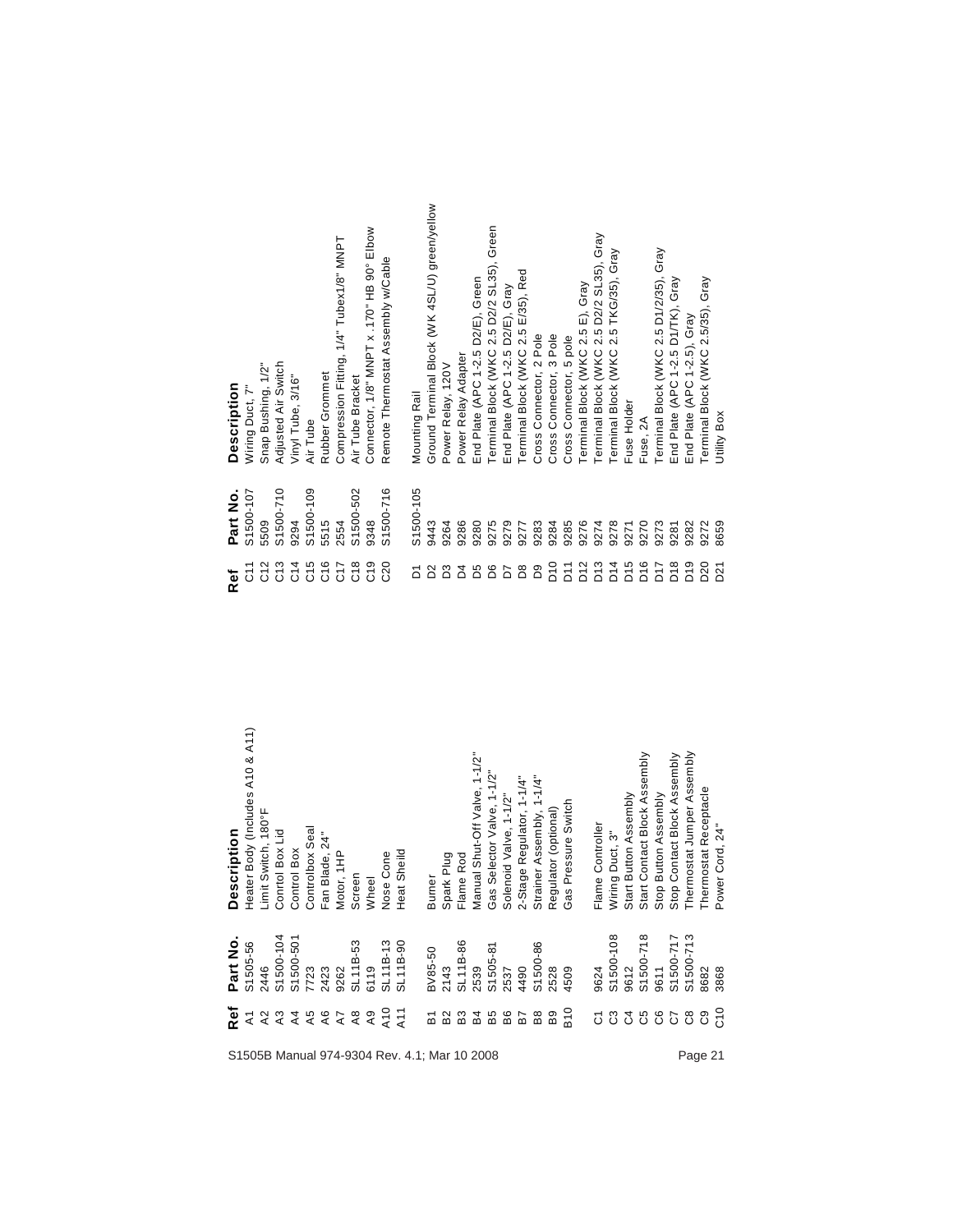

# **S1505B Connection Wiring Diagram**

Page 22 S1505B Manual 974-9308 Rev. 4.1; Mar 10 2008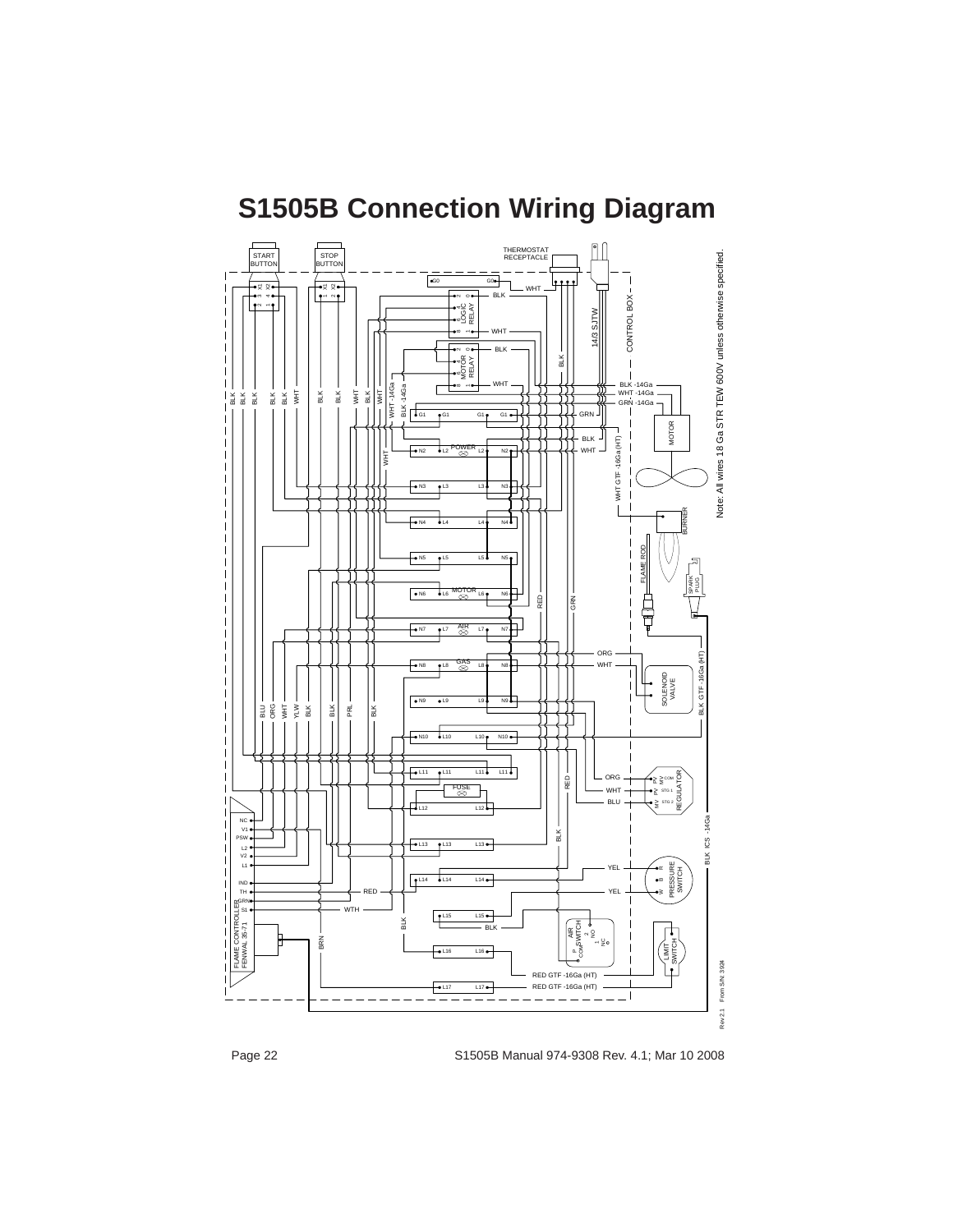## **Ladder Wiring Diagram**



S1505B Manual 974-9304 Rev. 4.1; Mar 10 2008 example 23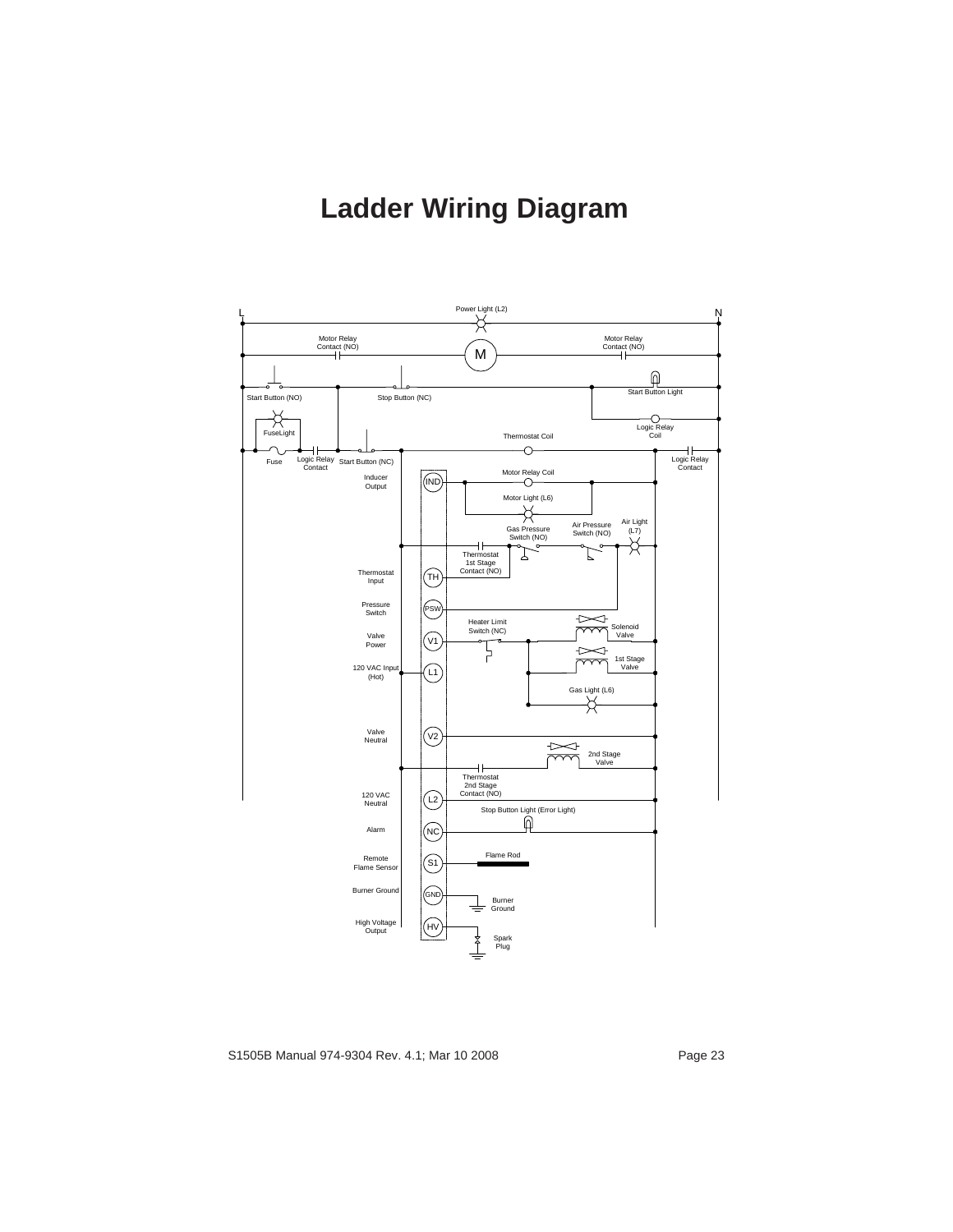## Two Stage Thermostat Wiring Diagram  $(S1500 - 716)$

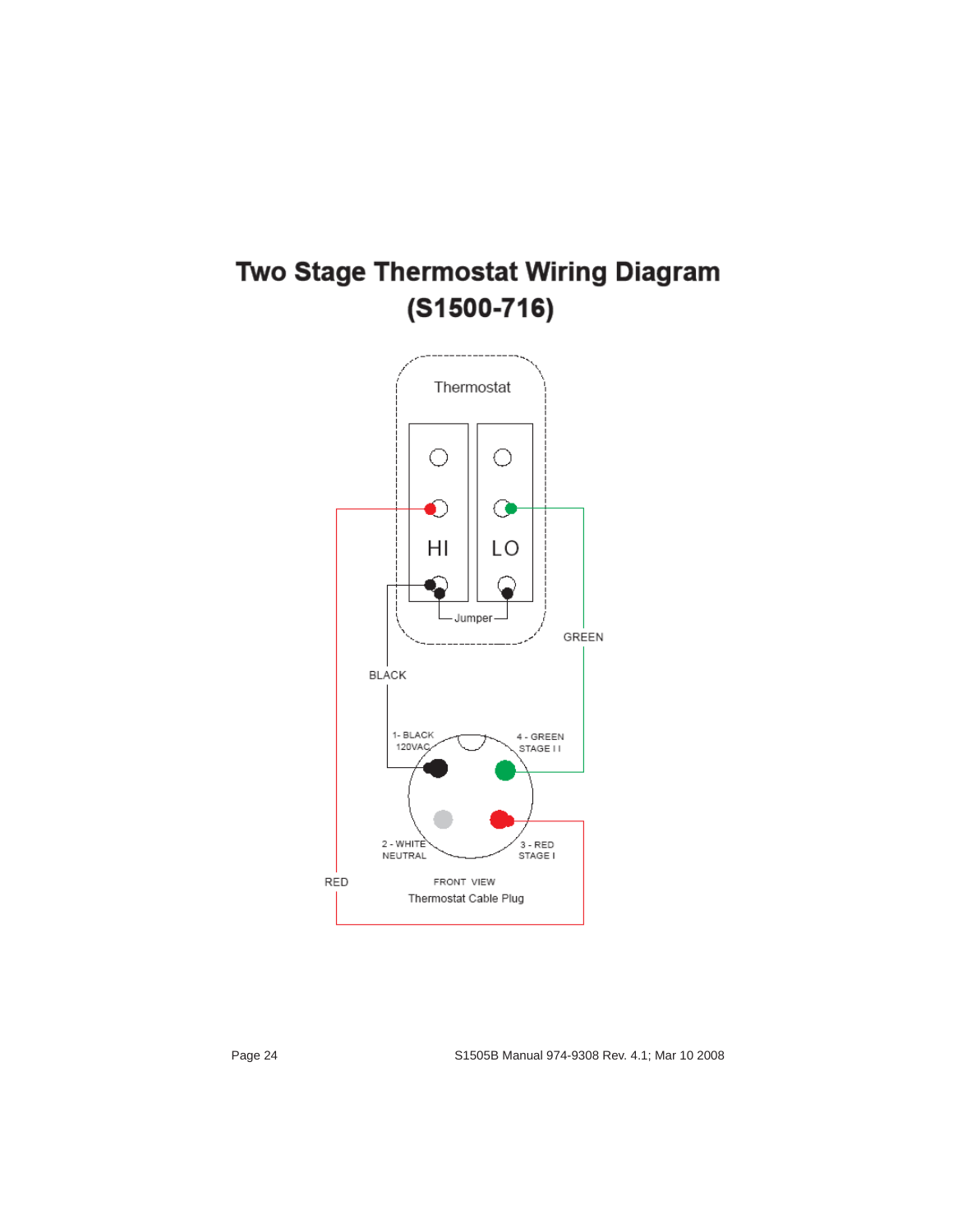## **LPG - PROPANE FUEL**

#### **VAPORIZATION RATE**

The following chart shows the amount of BTU's that various sizes of tanks will produce on the average at specific temperatures and regular atmospheric conditions.

| Tank Size<br>Gallons |          |          | Maximum intermittent withdrawal rate (BTU/hr) without tank frosting*<br>if lowest outdoor temperature (average for 24 hours) reaches. |         |          |          |
|----------------------|----------|----------|---------------------------------------------------------------------------------------------------------------------------------------|---------|----------|----------|
| (Pounds)             | $+40 F.$ | $+30 F.$ | $+20$ F. $+10$ F. $0$ F.                                                                                                              | $-10$ F | $-20 F.$ | $-30$ F. |
| 150                  |          |          | 214,900 187,900 161,800 148,000 134,700 132,400 108,800 107,100                                                                       |         |          |          |
| (600)                |          |          |                                                                                                                                       |         |          |          |
| 250                  |          |          | 288,100 251,800 216,800 198,400 180,600 177,400 145,800 143,500                                                                       |         |          |          |
| (1000)               |          |          |                                                                                                                                       |         |          |          |
| 500                  |          |          | 478,800 418,600 360,400 329,700 300,100 294,800 242,300 238,600                                                                       |         |          |          |
| (2000)               |          |          |                                                                                                                                       |         |          |          |
| 1000                 |          |          | 852,800 745,600 641,900 587,200 534,500 525,400 431,600 425,000                                                                       |         |          |          |
| (4000)               |          |          |                                                                                                                                       |         |          |          |

\* Frosting on the outside of the tank acts as an insulator, reducing the vaporization rate.

#### **MAXIMUM BTU CONTENT (PROPANE)**

The following table shows the maximum BTU's that a cylinder contains.

| <b>CYLINDER SIZE</b> | <b>BTU CONTENT</b> |
|----------------------|--------------------|
| 100 pound            | 2,159,100          |
| 250 gallon USA       | 22,922,500         |
| 500 gallon USA       | 45,845,000         |
| 1000 gallon USA      | 91,690,000         |

**CAUTION:** In extremely cold weather it is impossible to completely empty a propane cylinder.

#### **PRESSURE & FLOW EQUIVALENTS**

| 1 Std. Atmosphere $=$    | 14.73 lb./sq. in. $=$ | 1.014 bar           |
|--------------------------|-----------------------|---------------------|
| 1" Water Column (W.C.) = | $0.58$ oz./sq. in. =  | 2.49 millibar       |
| 11" Water Column =       | 0.4 lb./sq. in.=      | 27.39 millibar      |
| 1 lb./sq. in. ( $psi =$  | $27.71$ " W.C. =      | 0.0689 bar          |
| 1" Mercury $=$           | $0.49$ psig =         | 33.86 millibar      |
| 1 Std. Cubic $Ft./Hr. =$ | $2.500$ BTU/Hr. =     | $0.02832$ cu. m/hr. |
| 1 BTU/Hr. $=$            | 0.2931 Watts          |                     |

S1505B Manual 974-9304 Rev. 4.1; Mar 10 2008 **Page 25**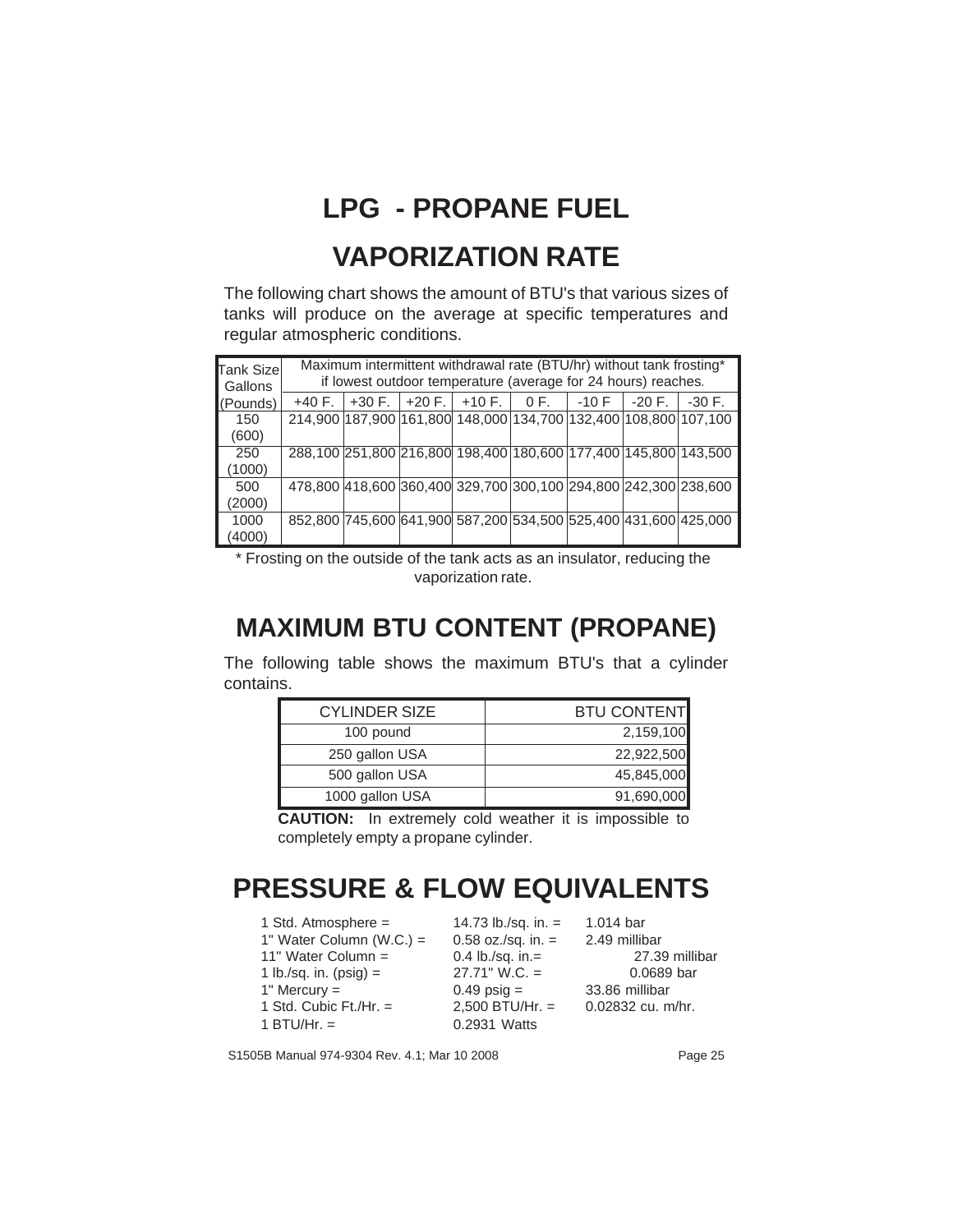

Page 26 S1505B Manual 974-9308 Rev. 4.1; Mar 10 2008